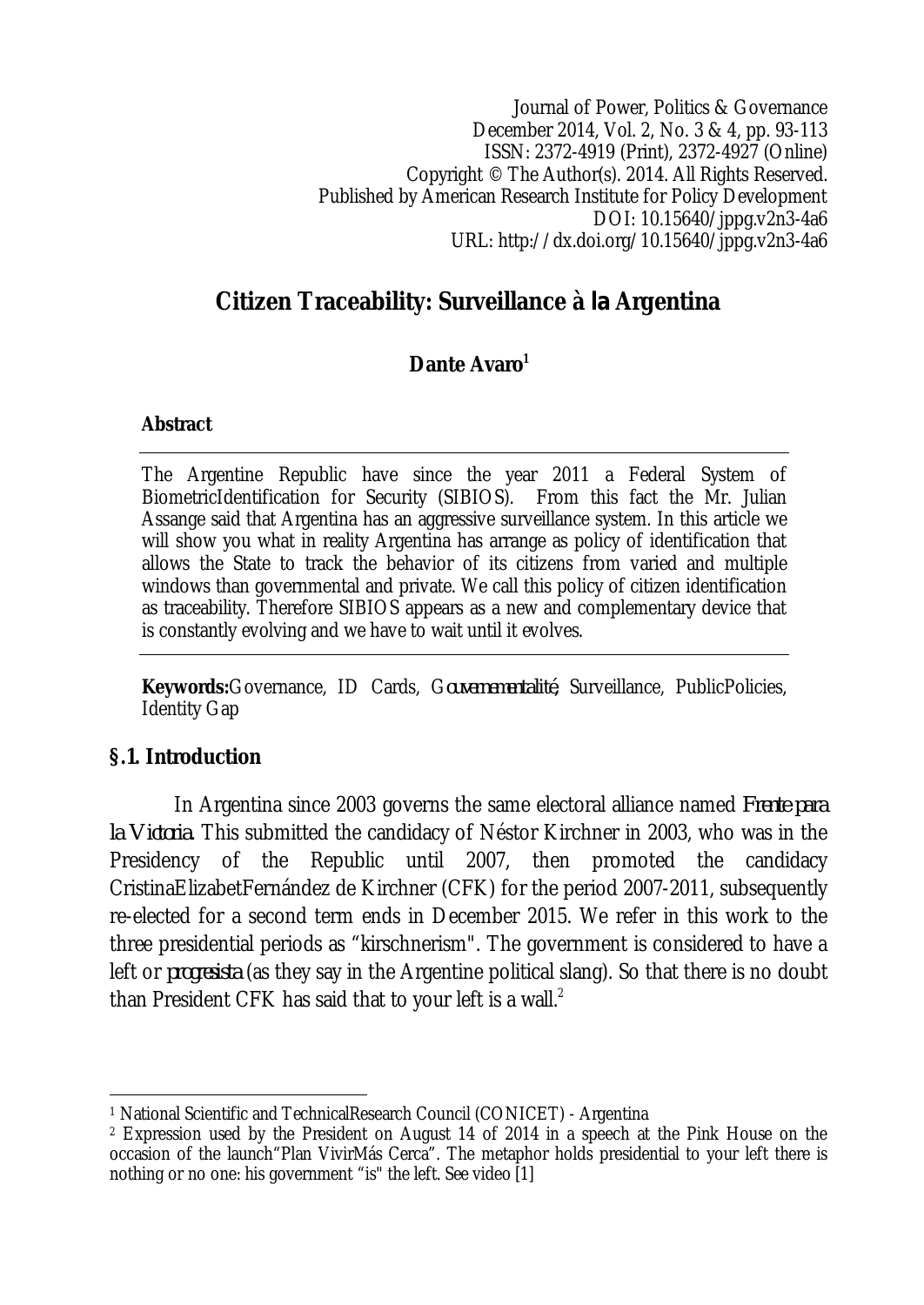Within the set of policies that the "kirschnerism" has driven in these 11 years there are two that are of extreme importance for the purposes of this article: (1) an "active" policy pro-human rights, and (2) a comprehensive set of policies of social "inclusion". These two pillars form the raw material of what political opposition called the "story K"<sup>3</sup>, *i.e.* the discursive narratives of the government on the reality and its transformation. In such a way that of the kirschnerism self-presented as the "only" government in the democratic history of Argentina this committed to human rights, care of the persons, the human diversity and the inclusion of those excluded from the different areas that produce goods and symbols valuable socially.<sup>4</sup>Is by these policies and their ideological orientation that sustainsthem to what has called the attention of the kirschnerism will be enacted through the Decree 1,766 of 2011, the Federal System of BiometricIdentification for Security (SIBIOS).<sup>5</sup> This surveillance system seems to be so powerful that the Mr. Julian Assange said that Argentina has the monitoring system more aggressive within the range of countries which have it (Smink, 2013; Infobae, 2013). SIBIOS took his spot with the advertising slogan "yes we know best, we care more"<sup>6</sup>, there was presented to SIBIOS as an intelligent system for the integration of data that has intended to respond in real time to two questions: (i) if the person is who he claims to be, and (ii) and who is that person. SIBIOS was presented as scalable and promises to integrate in the near future the fingerprint and facial recognition with the iris eye, voice and the DNA. In such a way that all the time, citizens have to prove that they are who they claim to be, but they also need to provide information about their own condition of person, that is to say, things that are not in plain view are to that person as a person who claims to be.

It is paradoxical to say the least that a government has been earmarked for both capital and political resources to the defense of human rights, to the diversity of human life, protection of the differences, the assurance of rights, and so on. Undertake by means of a decree (and not a Law) a program of advanced biometric records on its population. Beyond the news that was widespread in all the media of the country few voices had an evaluative attitude on the subject.

 $\overline{a}$ <sup>3</sup>"K" for "kirschnerism" or "*kirschneristas*".

<sup>4</sup> Even more committed, say the supporters of the government (hereinafter indiscriminately "*kirschneristas*") that the "peronism" of Juan Domingo Perón.

<sup>5</sup> See Decree 1,766/2011, Secretaría de ComunicaciónPública(2011), video [2]. Developed in collaboration with the Government of Cuba and of national production (Rivera, 2013). <sup>6</sup>See video [3]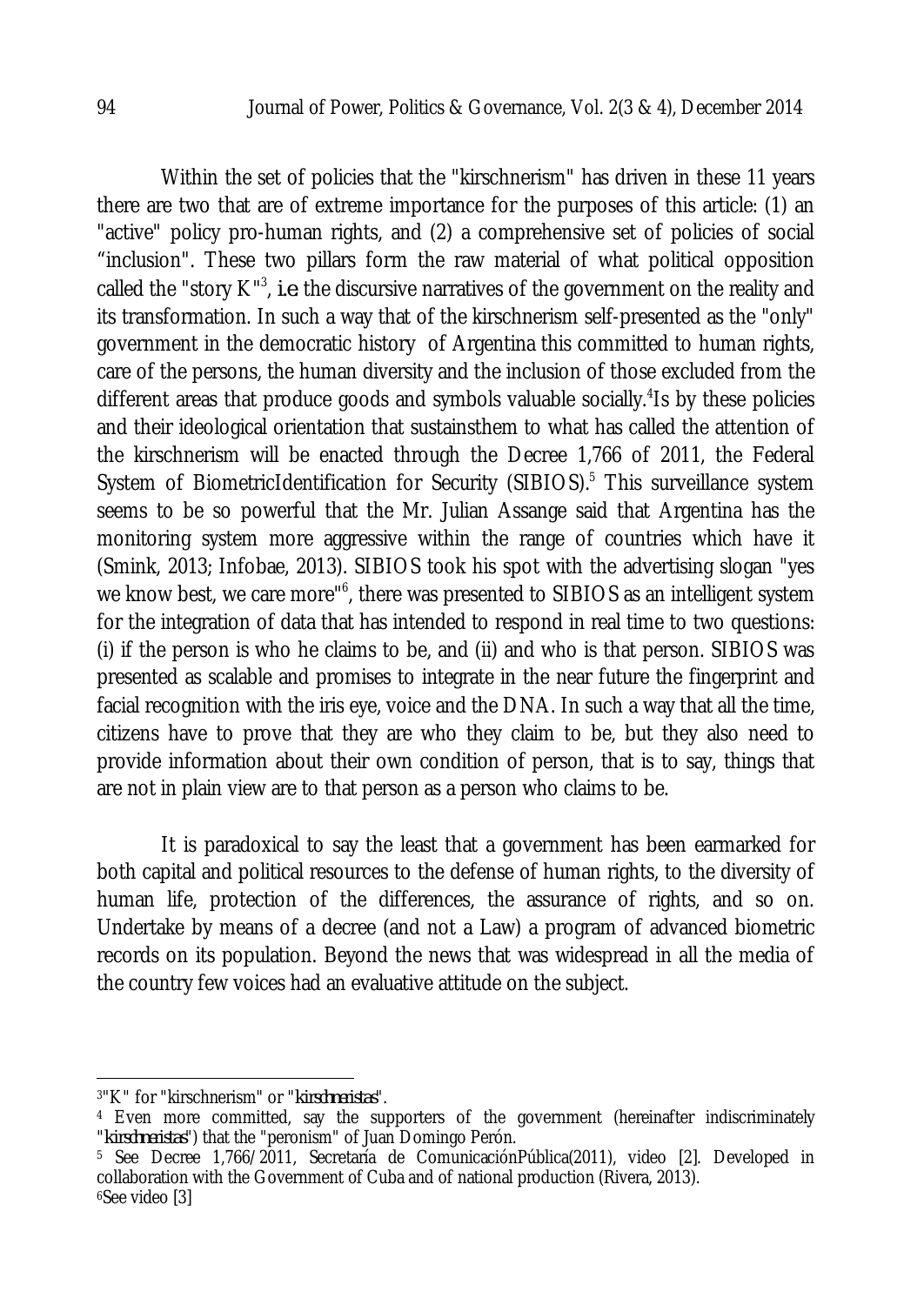I found no statement<sup>7</sup> against SIBIOS of part of the historical groupings pro human rights (such as Mothers and Grandmothers of the Plaza de Mayo), on the other hand, the opposition did not include critically this topic in the public agenda. The Fundación Vía Libre (Rodríguez, 2012, Busaniche 2012) has maintained a critical position and they warned the general public to the dangers that SIBIOS engenders in terms of a violation of the right to privacy. The traditional left-wing parties were slow to display the item and when they did immediately linked it with imperialism, postulating a relationship without conspiratorial evidence between the Argentine Government and the US Government, linking SIBIOS with PRISM of the National Security Agency (NSA).

Beyond the possibilities of this work trying to describe the governmental purpose that was and is the Argentine Government when designing and deploying SIBIOS. This biometric system was contextualized within the set of policies aimed at ensuring the digital inclusion, guarantee the right to identify the citizens, providing more security and modernizing the State (Janices, 2011). Therefore what I wonder in this work is whether SIBIOS can be considered an instrument of intervention to solve the problemsrelated with the theme of "identity gap" that are present in developing countries (Gelb-Clark, 2013). In this sense the hypothetical answer that can tested here is that SIBIOS would help to improve the process of identification of persons to the extent that the country had a deficit of identity or an identity gap that ruled out the efficiency and effectiveness of public policies toward welfare. But we'll show you that is not the case. I will argue that Argentina has resolved the identity gap since the eighties and that during the nineties has modernized its information systems so robust, for giving rise to what I call, based on the existence of the National Tax and Social Security Identification System (SINTyS), a citizen subject to mechanisms of traceability on their behaviors. I will describe how a system is SIBIOS complementary and evolved that part of a consolidated public policy of personal identification (DNI<sup>8</sup>and SINTyS).

 $\overline{\phantom{a}}$ <sup>7</sup>One of the few television programs in open chain that discussed the topic was Argentina para Armar (2013)

<sup>8</sup>In Argentina the ID Card is calledNational Identity Card (DNI for its acronym in Spanish).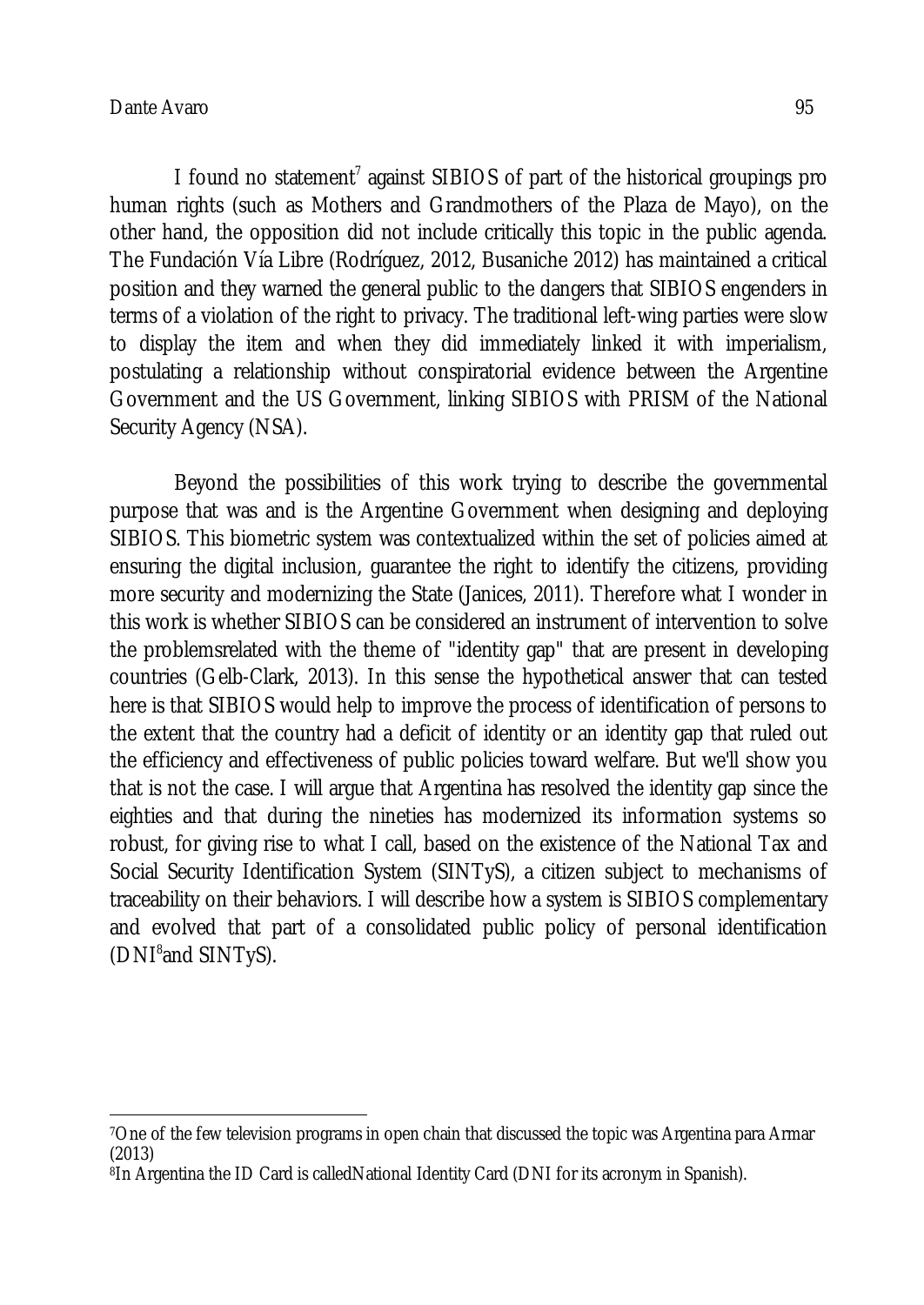This article is organized as follows in §.2. I make a brief and simplified contextualization of the democratic struggle for human rights, §.3. I describe that is SIBIOS, §.4. through the description of SINTyS I will argue how has been consolidated the policy of personal identification in Argentina and the construction of the traceability citizen. In §.5. I conclude by stating that SIBIOS is possible because Argentina had overcome the problem of identity gap.

## **§.2. Human Rights Policies in Context the Democratic"Factory": a Brief and Simple Description**

On 10 December 2013, the Argentine Republic turned 30 years of uninterrupted operation of its contemporary democratic system. Democratic coexistence has not been easy, but more complex, has been the "production" democratic. Then the bloody military dictatorship (1976-1983) the first government of the democratic transition (Raúl Alfonsín, 1983-1989) faced 3 military uprisings $^{\circ}$  and a partisan action in charge of the guerrilla $^{\scriptscriptstyle{10}}$ , but even so, the nascent democracy in adversity could "produce" democracy. The December 15, 5 days after assuming the presidency, Raúl Alfonsín sanctioned the Decree 158 ordering process to the "Juntas Militares" of the dictatorship at the same time that He create the National Commission on the Disappearance of Persons (CONADEP)<sup>11</sup>. While some of the civil organizations try to have international trials but there were conducted by national judges and without the existence of third watchers international people. Was an example: Of punishment in a trial also this context of appropriation of the human rights agenda for the fledgling democracy. Although the government was unable to remove the economy of the Keynesianism in the trap that was immersed before, culminating in advance its mandate with a traumatic process hyper-Inflation $^{\scriptstyle12}$ , He left two fundamental pillars for the modernization of the citizen relations: agenda of human rights and the sanction and implementation of the Act 23,515 which granted the "divorce".

 $\overline{a}$ 

<sup>9</sup> The first happened on 16 April 1987, known as "Levantamiento de Semana Santa". The second in January 1988 known as the "Amotinamiento de Monte Caseros" and the third at the end of 1988. <sup>10</sup>The*Movimiento Todos por la Patria* attacked the Regiment of Infantry III of La Tablada. Guerrilla attack known as "Copamiento de la Tablada".

<sup>11</sup>Decree 3,090 dated 20 September 1984.

<sup>12</sup> From February to August 1989 inflation exceeded 2300%.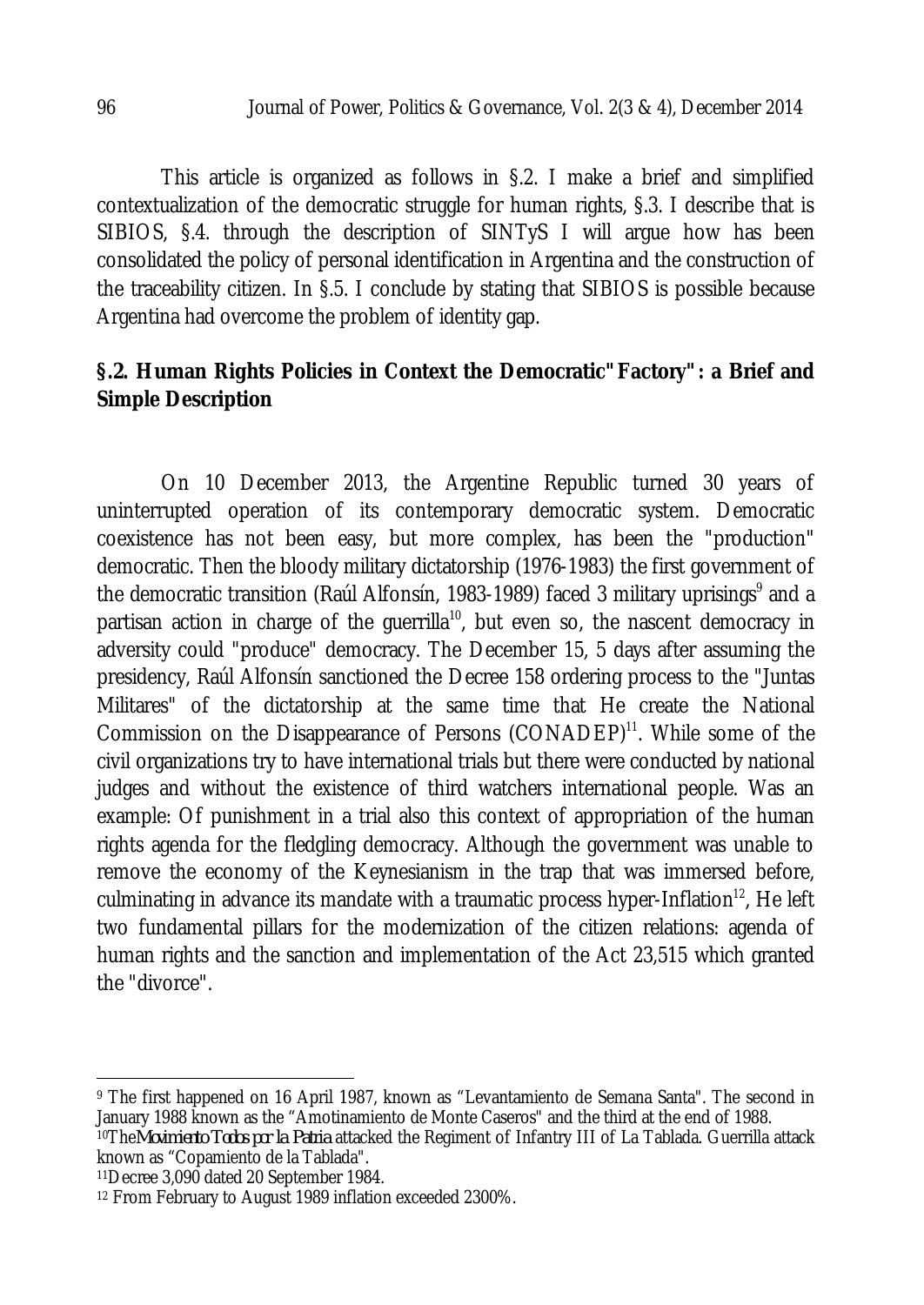On 8 July 1989 assumed the Presidency of the Republic, Carlos Saúl Menem (1989-1999) who had promised during the election process to implement a package of classic Keynesian policies (market internists in the Argentine political slang) but finished implementing policies closer to the Washington Consensus, market friendly as it has been characterized in countless publications.

Carlos Menem to months of the presidency passed through four decrees<sup>13</sup> the well-known "pardons" that gave reverse to the pioneering efforts to prosecute and punish the crimes against humanity committed by the Military dictatorship during 1976-1983. Even so on 3 December 1990 occurred the last military uprising. A few days the government decreed a new group of indults.<sup>14</sup>Although was there a clear step backwards in terms of "policies" of human rights, the "military" stuck in the democratic system. The Menem government budget cut them, sold assets during the privatization process and during 1994, the "Carrasco case" <sup>15</sup> was the policy window that is opened to repeal the Law 3,948 of the Compulsory Military Service and Call for Conscripts in force since 1901. That same year the Constitutional Convention, a product of the famous *Pacto de Olivos*, creates the Constitution of 1994 currently in force that incorporates rights of third and fourth generation. Menem delivered by the government in December 1999 President Fernando De la Rúa on half of an incipient recession, a high rate of destruction of employment and with a system of conversion (convertibility) between the Argentine peso and the US dollar that the only thing that could keep on foot was a deflation (mainly to the low wage) that later would try inconclusively by the infamous "Banelco Law" in 2000.

On 21 December 2001 De la Rúa leaves the government in half of its constitutional period and in a few days there will be, as indicated by the National Constitution, three presidents, until it is Eduardo Duhalde takes over in January 2002 who covered the office until the 2003 elections that build in the Presidency of the Republic to Nestor Kirchner (2003-2007). A few months of the Kirchner government, in September 2003, the Bill is promulgated 25,779 repealing the laws of Due Obedience and End Point and channeled again the "policy" of human rights to the "memory, justice and truth".

 $\overline{\phantom{a}}$ <sup>13</sup> Menem passed Decrees 1002/89, 1003/89, 1004/89, 1005/89 they left on freedom to military have already been convicted, civilians and stopped the causes open during the Presidency of Alfonsín. <sup>14</sup>On 29 December 1990 Menem sanctionsthe Decrees 2741, 2742, 2743, 2744, 2745, 2746.

<sup>15</sup> Murder of a conscript (soldier) while serving with the provisions of the Law 3,948 that shocked the publicopinion.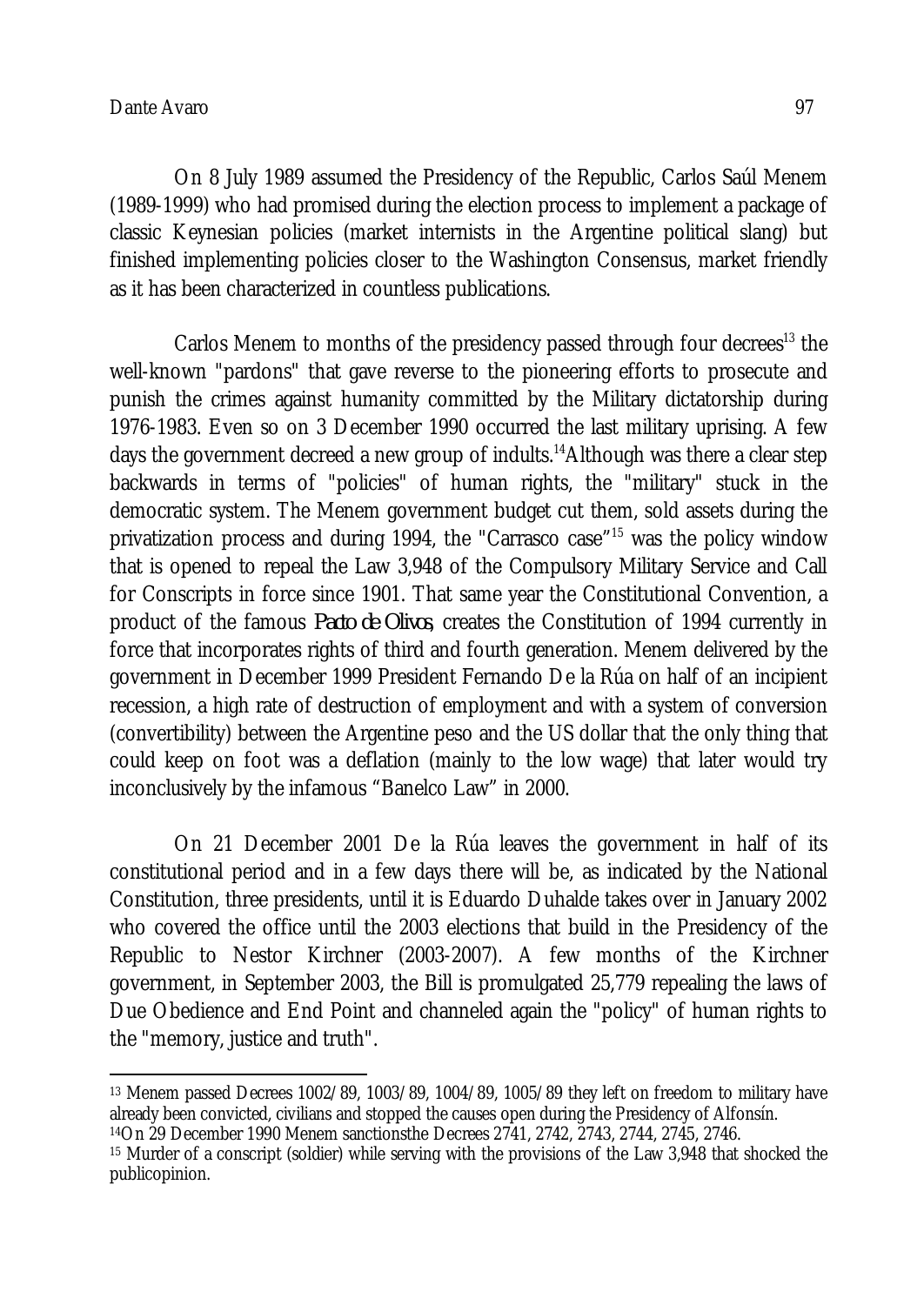Shortly after the March 24 2004, after recalling the 28 Years of the *coup d'état* of the last military dictatorship, the President gave instruction to the General Bendini, holder at the time of the Argentine Army, to proceed to pick up the portraits of the Videla and Bignone dictators of the gallery of a Military College of the Nation. This act marked a before and an after in the way of political actors and in the human rights in the contemporary Argentina.

In 30 years of democracy the Argentine citizens have been actors, witnesses and observers of steep and rapid changes. They moved from a Keynesian ECLAC's management of the economy, to a ferocious privatization process, for again anchor in a wave of expropriations and nationalizations. Hyperinflations endured, convertible pesos to American dollars and now again inflation of more than two digits. Loaded a unplayable foreign debt, a default in 2001 that continues to give headaches today. Passed through the four coins (Pesos Argentines, Australes, ConvertiblePesos and non-convertible Pesos which is the current currency). Had unmanageable fiscal deficit in the eighties, twin deficits in the nineties and surplus twins between 2003-2007. Faced a factory destruction of jobs and high levels of poverty in the nineties and a new government takeover on funds, pensions and retirement scheme that led the current social security system to be one of the largest indebted in the whole continent. Went to have one of the low tax burdens to have one of the highest in the region. They passed a massive recession to have growth rates of 7% of GDP. Argentina seems to have no direction in economic and can boast a high propensity to institutional change, however even within that set of centrifugal forces the production rules and practice on the "human rights" and on the policy of the care of the people seems to have maintained a sustained and cumulative course.

During the 11 years of the *Kirschnerista* government they have been enacted 26 laws related to human rights. In these years, in addition to prosecute those involved in crimes against humanity, to create the National Archive of the Memory, countervailing laws for the affected by the military dictatorship, progress was made in the promotion of human wealth, the equalization of rights of the human diversity and for the welfare of individuals as persons. It is legislated on the rights of patients and the terminal illnesses, childbirth humanized, gender-based violence, weddings of people of the same sex, a change of identity for reasons of gender perception, among many others. As was said above Argentina is erratic in the turbulent economic and institutional, but has shown a cumulative path in the field of human rights.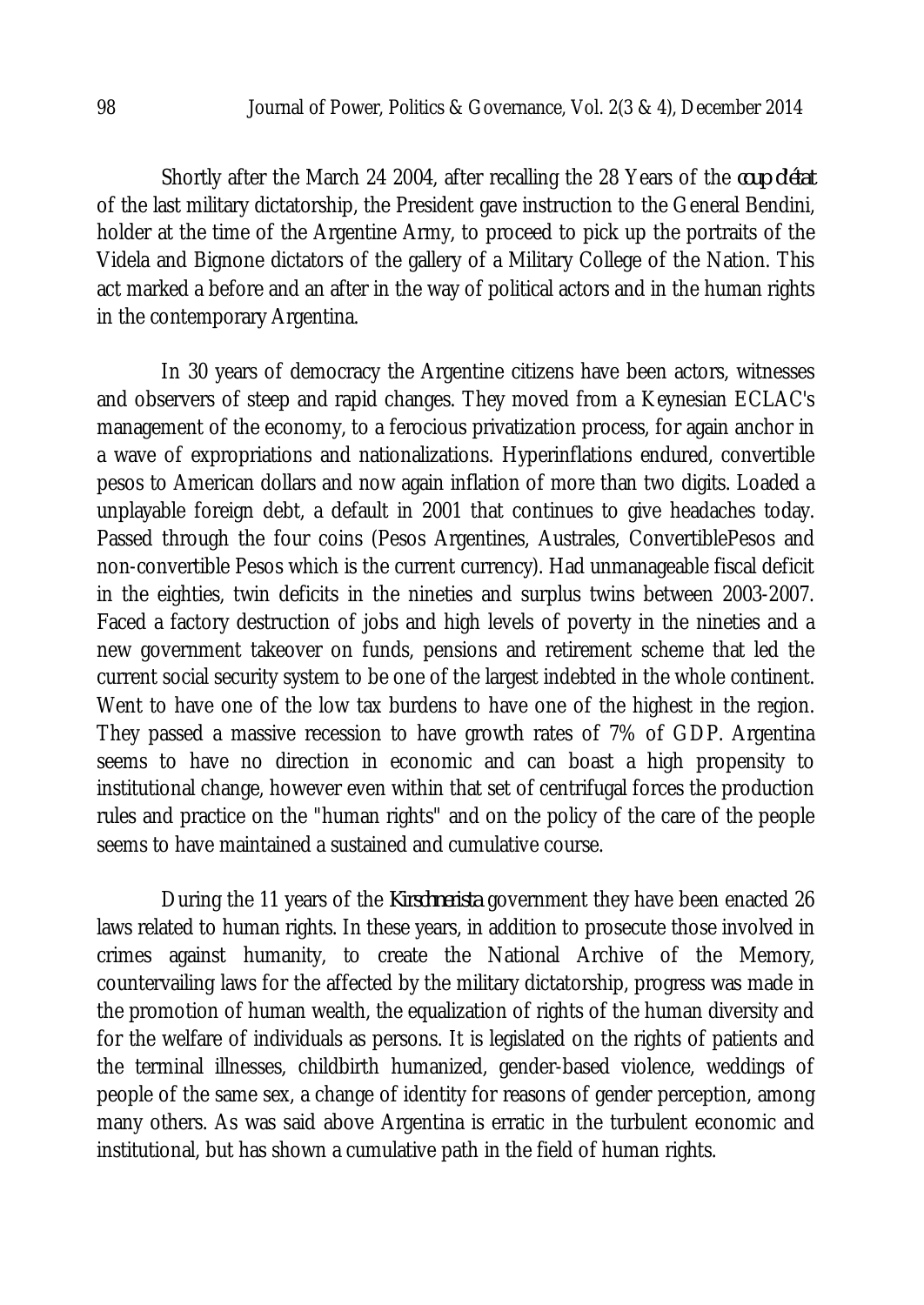

## **Graph 1. Human Rights in Argentina 1983-2014**

#### Source: Avaro (2014)

Therefore, what is the relationship can be established between SIBIOS and policy for human welfare that directs the human rights in Argentina? Does This SIBIOS in line with the promotion and defense of human rights and the Care of the Human Person in contexts of diversity? The *Kirschnerista* government can argue that if, since the agenda "progressive" on social inclusion, the expansion of rights and the equality that it carries out this administration also requires an agenda on "digital inclusion" (Janices, 2011) and this relates to the new technology of biometrics (Thill, 2011). This is a faithful interpretation to the advertising slogan of SIBIOS that he prayed, as we said before, that in order to better care there is to know each other more. If it is the case?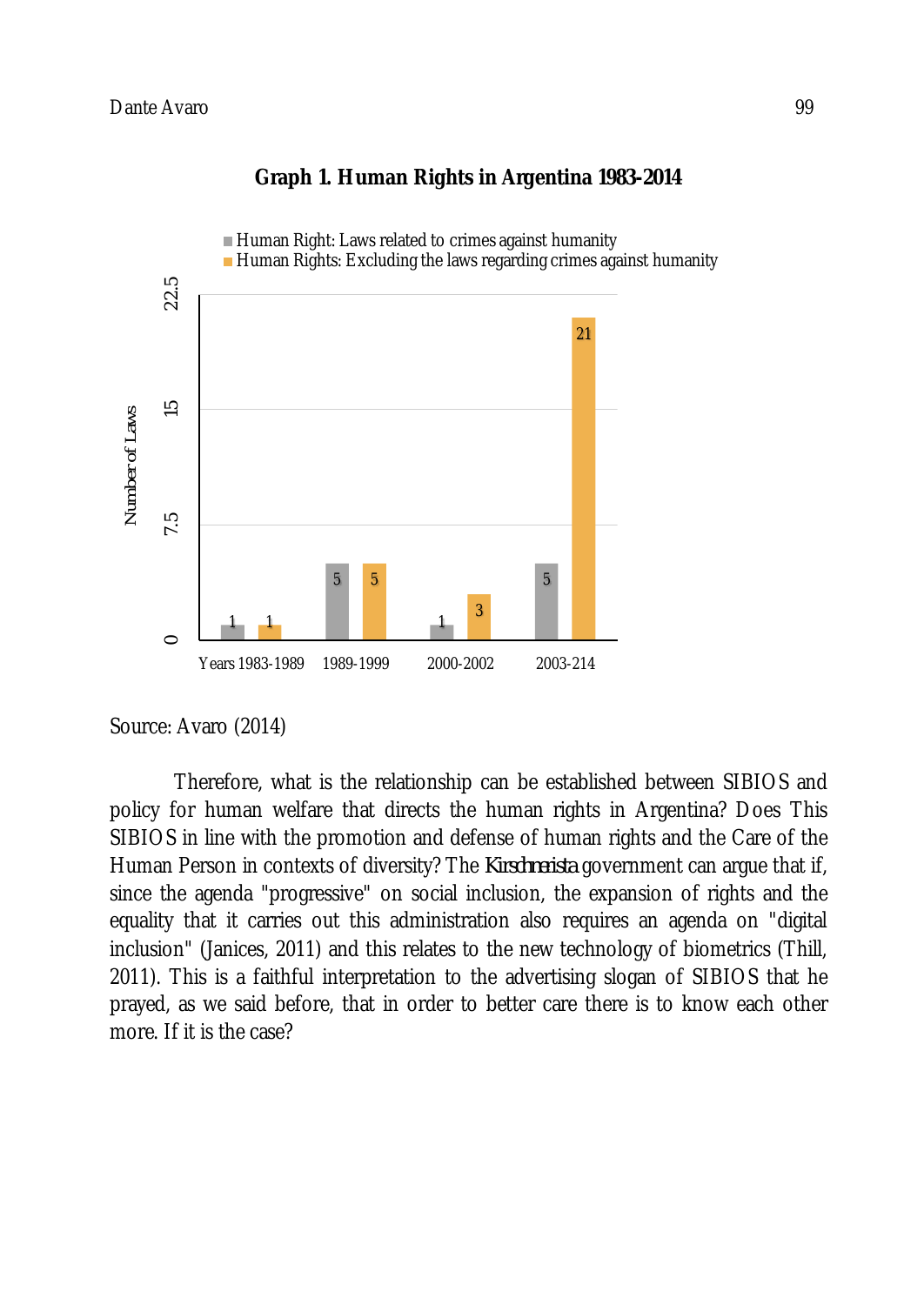#### **§.3. What is SIBIOS?**

In 2007 the President CFK called to the Ministry of Justice and Human Rights as Ministry of Justice, Security and Human Rights.

In 2009 by the Decree 1,501 the government of CFK began the modernization of the DNI since that was the digitization of the process identification and authentication of the registration of persons. A year later, on 10 December 2010, the President CFK said the Ministry of Justice, Security and Human Rights in two: on the one hand, Ministry of Security and by another Ministry of Justice and Human Rights. In 2011 the Presidency of the Republic announced by Decree 1,766 the creation of SIBIOS a biometric identification system of high-technology under the auspices of the Ministry of Security and in close relationship with National Office of Information Technologies (ONTI) dependent on the Heads of Ministries (Secretaría de Comunicación Pública, 2011; Ministerio de Seguridad, 2011). On 27 June 2014 the Minister of the Interior and Transportation, responsible for the National Registry of Persons (RENAPER), reported that in 2015 it will launch a new version of the DNI that now contain a "smart chip" that will allow you to interact with public and private services (Secretaría de Comunicación Pública, 2014; Infobae, 2014, La Nación, 2014).

SIBIOS is an identification system that is in the orbit of the Ministry of Security and that feeds your database using a file of 8 million fingerprint identifications and facial from the Argentine Federal Police when this was responsible for issuing passports argentines (that is to say, until 2009 that became a attribution of the RENAPER). At the same time feeds on the basis of data of the RENAPER that contains the date a total of 37 million fingerprints and facial recognition, including all the newborns from the year 2012. For the 1 January 2015 it will be mandatory for the remaining 3 million renew their DNI thus covering the whole of the Argentine population and resident aliens in the digitized database. The database that feeds SIBIOS is running through the Decree 1,501 of 2009 amending in regard to the digitization of the historic Law 17,671 force since 1968 called "Act of Identification, Registration and Classification of the Human Potential".

Argentina has a long and efficient policy of elimination of identity gap. In the annals of criminology is in La Plata (capital of the province of Buenos Aires) where the police solves the first criminal case through the fingerprinting.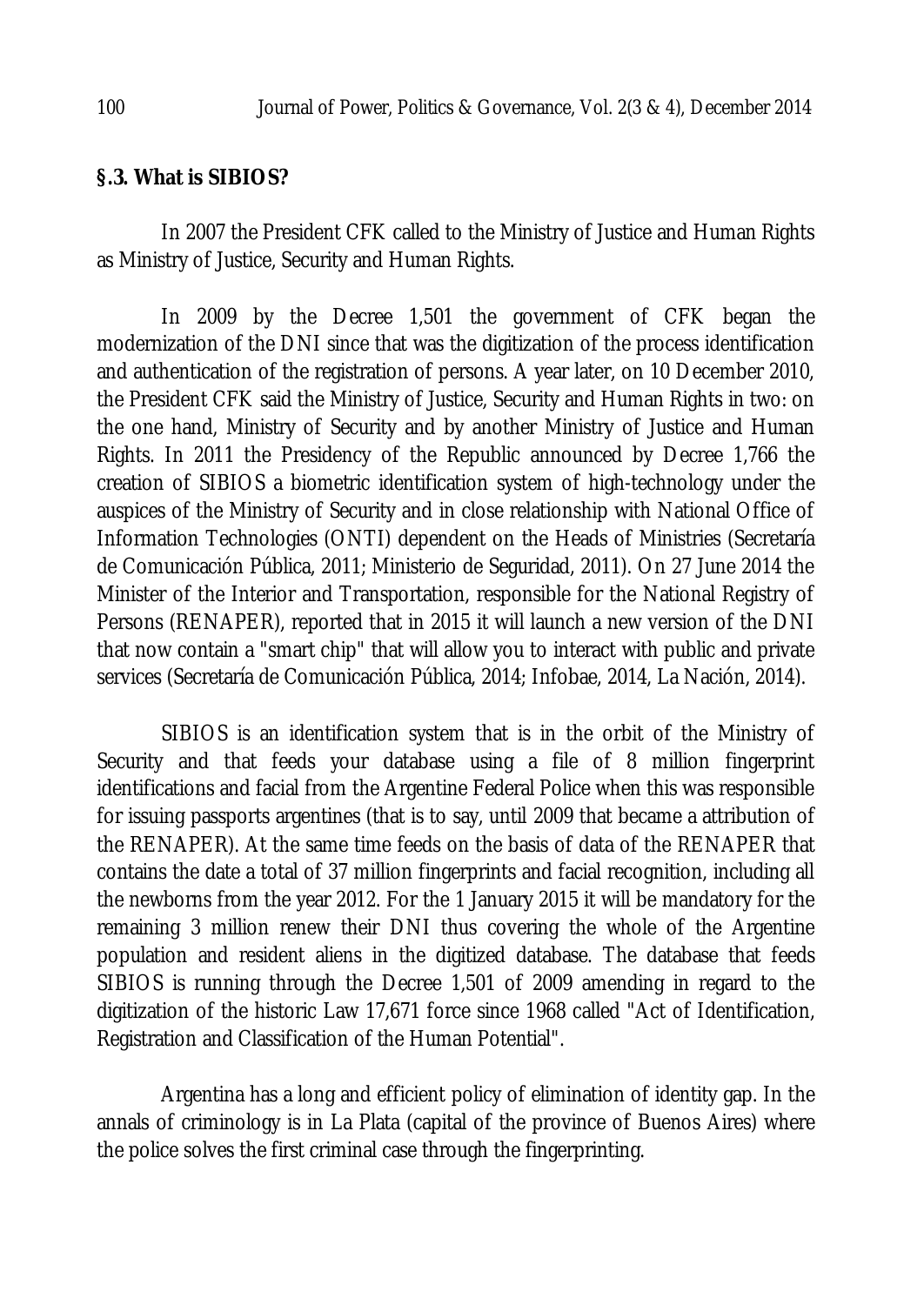The Francisca Rojas of Caraballo is considered as the first person in the world who was convicted on the basis of the evidence provided by their own fingerprints (Alvarez 1892). Since the filicide of Ms. Rojas perpetrated in the town of Necochea (Province of Buenos Aires) in June 1892 the argentines they have travelled in the twentieth century in a natural way the relationship between the ID card and fingerprints.

Although in the year 1948 is created the National Registry of Persons (Law 13,482) coexisted in Argentina several documents of identity: enlistment book for boys, civic book for the women and identity card issued by the Argentine Federal Police.<sup>16</sup> The first was related to the men and the Law 3,948 of CompulsoryMilitaryService and Call for Conscripts in force since 1901, the second document was distributed with the arrival of the female vote (Law 13,030 of the year 1947) and the third most linked to the large urban centers in particular to the Federal Capital, today Autonomous City of Buenos Aires, seat of the National Government and the Federal Police. In 1968 the military government of Juan Carlos Onganía sets the Law 17,671 called "Act of Identification, Registration and Classification of the Human Potential" that had intended to consolidate the processes of identification and elimination of the identity gap. It is therefore the Law 17,671 that eradicates the identity gap in Argentina and is the Decree 1,501of 2009 to allow the scan biometrics (fingerprints and facial recognition in a principle) ensures that the Argentine State has access and available in real-time flows of biometric data of citizens and resident aliens in Argentine territory.

The novelty of SIBIOS is access to the biometric data of the RENAPER (who has the responsibility to validate and authenticate the relationship between person and biometric data) and to link them with databases of security institutions are under the area of competence of the Ministry of Security (the Federal Police, the National Gendarmerie, Naval Prefecture of Argentina, Migration, Security Police Aero-port) and with the rest of the security forces dependent on the 24 provinces that initialed agreements of collaboration with the Nation. What you can do is relate SIBIOS biometric data captured by security cameras scattered throughout the country with the biometric data "mother" that sucks the RENAPER.

 $\overline{a}$ <sup>16</sup> Legally referred to in Argentina as: "Libreta de Enrolamiento", "Libreta Cívica" and "Cédula de Identidad".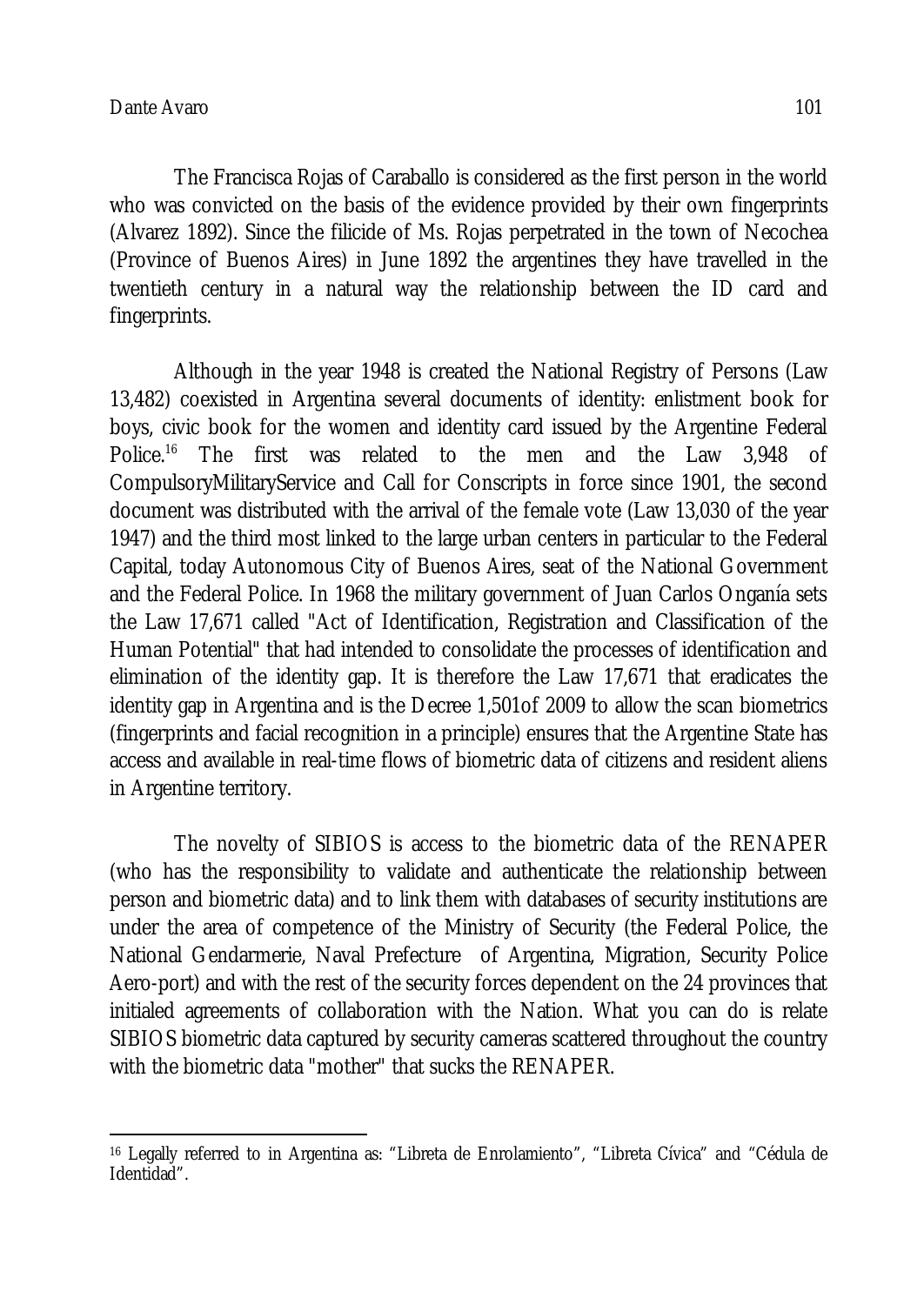In other words, you can relate the SIBIOS already extensive and growing network of surveillance video from the nodes of surveillance public and quasi-public with the biometric data, which by law we are obliged to deliver to make sure our identity in the RENAPER. It has been promoted its usefulness. Cameras that recorded a aggression in a remote small square can be used to identify after the aggressor. Mutilated bodies product of a natural disaster or an accident can be identified thanks to SIBIOS.

The list is long: violence in football-soccer stadiums, trafficking in persons, prostitution, gender-based violence, etc., in short: what an intelligent interface that connects the data of the RENAPER with biometric data obtained by the nodes of surveillance that different institutions have security in the national territory. Therefore,SIBIOS not only interacts with the techniques of video-surveillance but that connects in real time (potentially it is presumed) with databases of biometric type stock available in the RENAPER (Puntogov, 2012; Sanchez, 2013; Tomoyose, 2013).

The centers or nodes of video-surveillance are regulated by Resolution 283 of the Ministry of Security of the Argentine Republic of 2012 which establishes a "Protocol of General Operation of camcorders in public spaces". In turn the jurisdictions Provincial have been punished, in some cases prior to the aforementioned National Resolution, their own regulatory frameworks in the field of video-surveillance in public spaces (Ombudsman of the People of the City of Buenos Aires, 2011). The national regulatory framework in the field of video surveillance set to the literal 14 that must be satisfied with the provisions of Law 25,326 known as Law Habeas Data (Ministry of Security, 2012). This law regulates on the one hand the obligations to be met by entities (public and private) that collect, store and use data referring to the people; and on the other hand, granted rights and guarantees to the people, among them the right to privacy. The National Directorate for the Protection of Personal Data under the Ministry of Justice and Human Rights has a search engine to locate public enterprises, organizations or institutions (private and public) that have registered their databases in this dependence to citizens to recognize which type of data they have these entities on them and those who are responsible for their access.<sup>17</sup>

 $\overline{\phantom{a}}$ 

<sup>17</sup> The public search is done through "Exercise of Rights of access" and placed the name of the organization or institution in the box "responsible". See: http://goo.gl/yPMxtEResults the search has three fields: (a) major purpose of the database; (b) responsible for access to the database; (c) home in the database.Querying can be seen that for many public institutions paragraph (a) lack of information.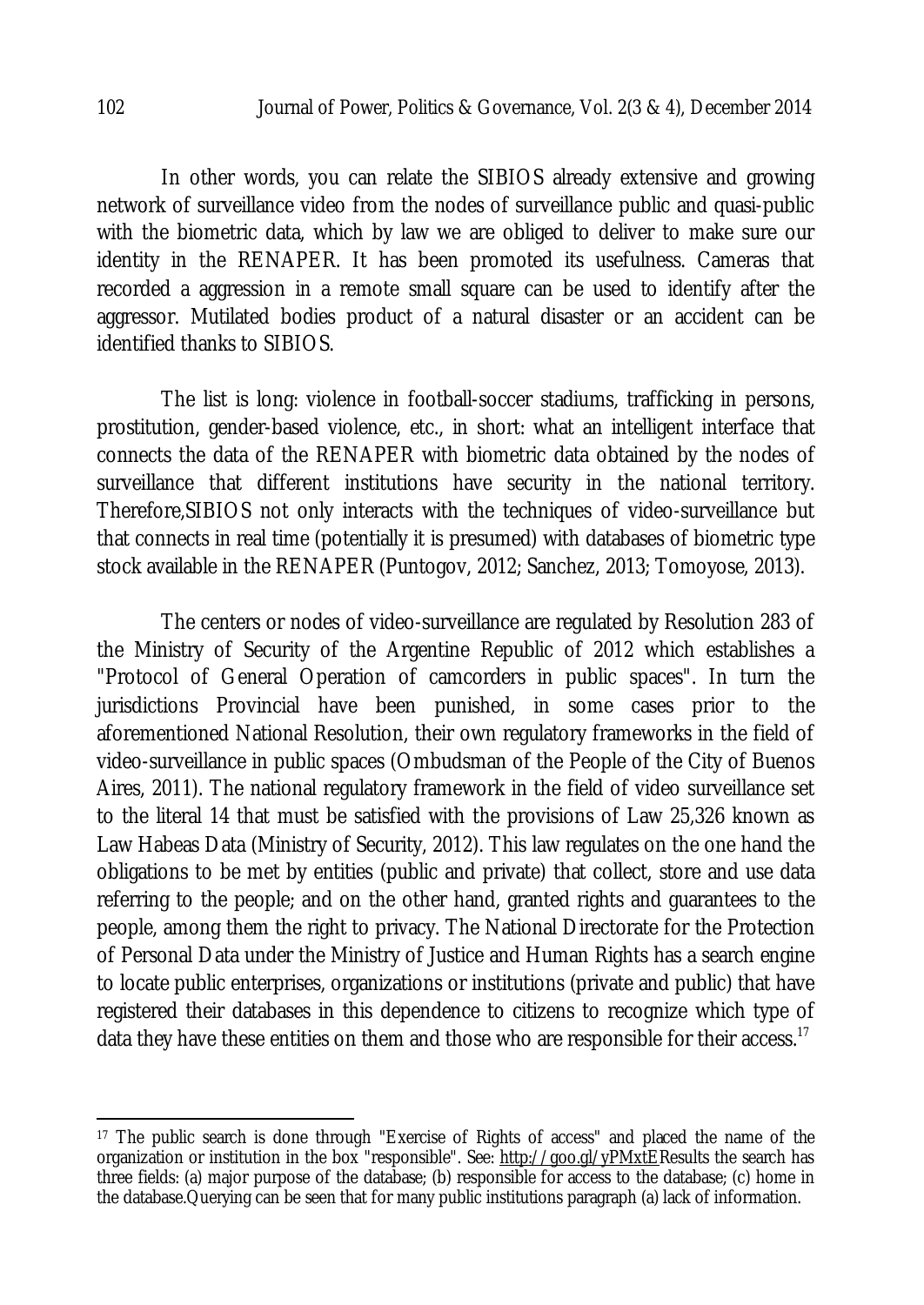Even when the nodes and centers of video-surveillance of the security forces under the Ministry of Security and the provincial entities that have signed agreement with it are regulated by the "Protocol General Operation of video cameras in public spaces" and this in turn is driven by the Law of Habeas Data there are those who think that they are violating the right to privacy (García Fanlo, 2014; Foundation Track Free<sup>18</sup>; Association Civil Rights<sup>19</sup>).

In general what this shows is that Argentina is no stranger to the international discussion on the status of tacit consent or expressed that is required for filming in public spaces and the uses that can be done to the recce faciales (Lyon, 2003, 2006, 2009; Mattelart, 2007; Wajcman, 2010, Bauman-Lyon, 2013). <sup>20</sup> One of the most striking episodes of this nascent debate consisted in the famous "agreed" to the National Electoral Court in March 2013 (CámaraNacional Electoral, 2013) adopted a new design of electoral rollthat contains the photo of the citizens (Centro de Información Judicial, 2013; Ámbito Financiero, 2013).Toward the end of the year there was a breach of security of the web site of the Electoral Register uncovered and wanders through the network photos of electors (La Nación, 2013), which revived the debate on the protection of personal data, the protection of privacy and the use potentially incorrect you can give to the same.

During 2007, much before the Decree 1,501 2009 that lets you scan the biometric data of the DNI, seems to have existed, as unveil the Wikileaks US Embassy in Buenos Aires, a dialog between the US Attorney General Alberto Gonzales with Argentine Interior MinisterAníbal Fernández referred expecting little resistance to biometrics measures within Argentina. The US Attorney General seems to have told the Argentine Interior Minister that American citizens are opposed to biometrics ID cards. To what Aníbal Fernández seems to have replicated "that He faced 'no such public concern' in Argentina" (Younker, 2012). The observation of the US Attorney General and the reply of the Argentine Interior Minister confirms the relationship maintained that naturalized Argentine citizens between identification and biometric data.

 $\overline{\phantom{a}}$ <sup>18</sup> See several entries on "SIBIOS"tag at institutional web site: http://goo.gl/mw3lG6

<sup>19</sup> See several notes in the institutional page: http://goo.gl/tlyvv9

<sup>20</sup> The impacts on the everyday life technologies that use the facial recognition are still little studied. For example how they will change our lives with the ads in the smart roads (Griffin-Scott, 2010) or in the transport of mass communication (Mick, 2010). Or the possibility every day closest to photograph human faces from outer space (Padilla Dalmau, 2014).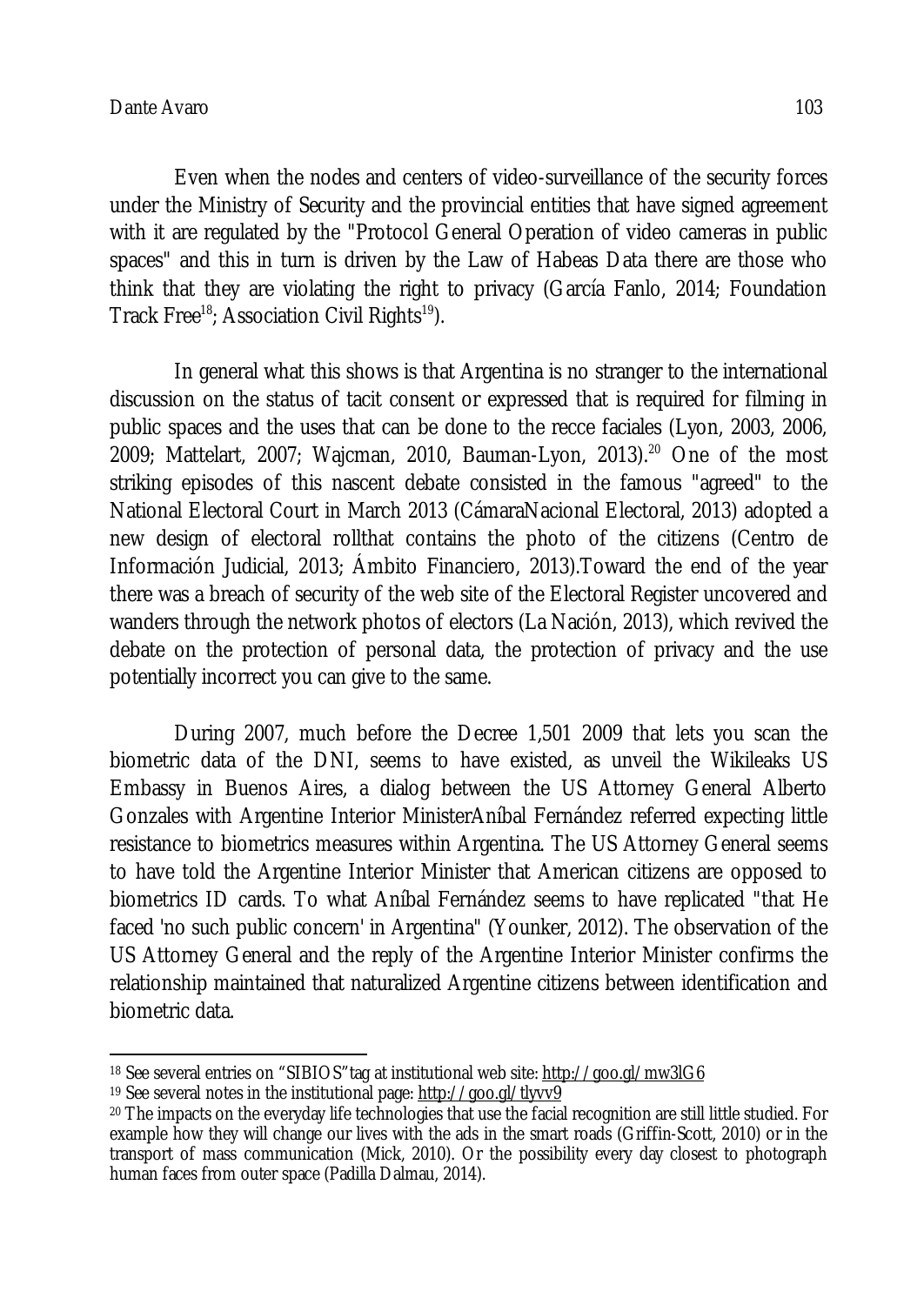The "New DNI" and SIBIOS are not new policies mean technology incorporation to a long experience in public policies for the identification and collection of biometric data. The rhetorical question that posed Kai Rannenberg, professor at Goethe University of Frankfurt, "Why does the Argentine government so mistrusted domain its people'" (Younker, 2012) is relevant democratically, but impossible for a society such as the Argentina is raised after a long process of acceptance on the collection of biometric data. May appear fears, moments of mistrust and voices of alert to events such as the one who will take state international public in where the President.

Maduro appears to intimidate the 900 thousand voters who didn't vote for the party in the government (NTN24, 2013), and the Argentine citizens are wondering: does this could happen here? (Crettaz, 2013, La Nación 2014, Pérez Esquivel, 2014). But beyond these sporadic events of public warning collection and storage of biometric data of the Argentine population has, as we have seen, a long, consistent, lasting and pioneer history. The incorporation of technology (new DNI and SIBIOS) to change the territory access to the data, accelerates the flow of information, multiplies the accesses, alters the query times, speeds of authentication, monitoring, generates new borders between the included/excluded from digitally, but does not change but that deepens in Argentina the public policy in relation to the identification of the people. The new biometric techniques consolidate the pioneering act of identification of the "human potential" of 1968, but have not joined new institutional designs for that democratic institutions monitor, audit and control the collection, storage and use of such data. As far as we know does not exist in Argentina public reports of competent bodies that provide information on the operation of the RENAPER and SIBIOS. Have not been objects of presentations in the presidential reports, or the Head of Cabinet of Ministers before the National Congress. Therefore, in terms of controls and audits democracy Argentina has many outstanding issues. For that reason is that the operation of SIBIOS is subject to speculation, to diffuse descriptions, and is relatively unknown among the citizens. In the field of controls and audits the policy of biometric identification does not escape the entire system of controls and audits of the contemporary democracy Argentina. Given the importance of the politics of identification of the human potential is relevant inclusion in the agenda of the quality of democracy.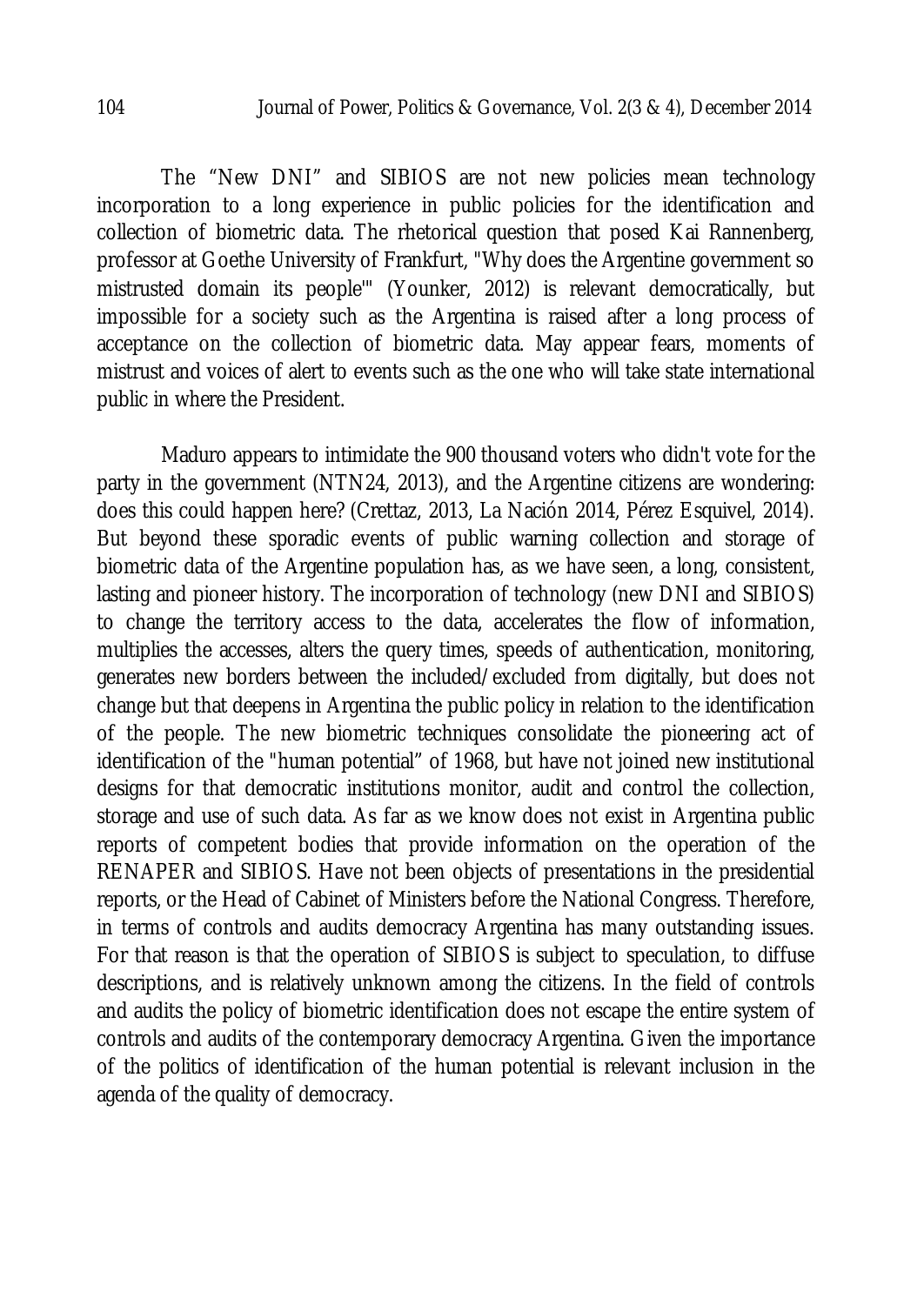#### **§.4. A Dataset Network Centratedon DNI.**

In July 1998 by the Decree 812 the then President Menem created the National Tax and Social Security Identification System (SINTyS). With the Decree of the same year 1,574 approving the agreement of cooperation with the Government of Japan as a donor for the preparation "The Technical Assistance Project" to be dispatched to the IADB. In May of 1999, the government of Menem approves through Decree 528 the "Loan Agreement by 10 million US dollars for the implementation of SINTyS". At that time begins<sup>21</sup> the modern history of the traceability citizen in Argentina.

With a policy of identification of the human potential relatively reliable and secure you start to use ID as the DNI to bind multiple legal relations, economic and social of the citizens among themselves and with the State through various bureaucratic offices. Born in Argentina, means of the ICT, a new form of relationship between the citizens, the windows governmental and public services. In the year 2000 by Law 25,345 SINTyS was ratified and in article 35 are set forth, but not conclusively, the public agencies that should be incorporated into the database. A year later by Law 25,400 all provincial jurisdictions adhere to SINTyS, which meant that a federal country as Argentina a crucial step to ensure the integrity of the database. In the year 2002 by Decree 357 is transferred to the Council project SINTyS National Coordination of Social Policies of the Presidency of the Nation. By Decree 78 of 2007 is raised to the rank of National Directorate under the jurisdiction of the National Council for the Coordination of Social Policies in the orbit of the Presidency of the Republic.

SINTyS was born as a management tool to the challenges imposed by the trends to the targeting and efficiency of public spending in the context of the structural reforms of the nineties. The IADB considers SINTyS as an IntegratedSystem of Social Information (SIIS) (Azevedo-Bouillon-Irarrazaval, 2011) and within the experiences analyzedand financed by the bank (Argentina, Brazil, Chile, Colombia, Costa Rica and Mexico) the Argentine case is unique in pose an information system based on the principle of "exchange of databases".

 $\overline{a}$ <sup>21</sup>In addition has received financing from the World Bank. World Bank Project #P101171. See: http://goo.gl/wZCmPV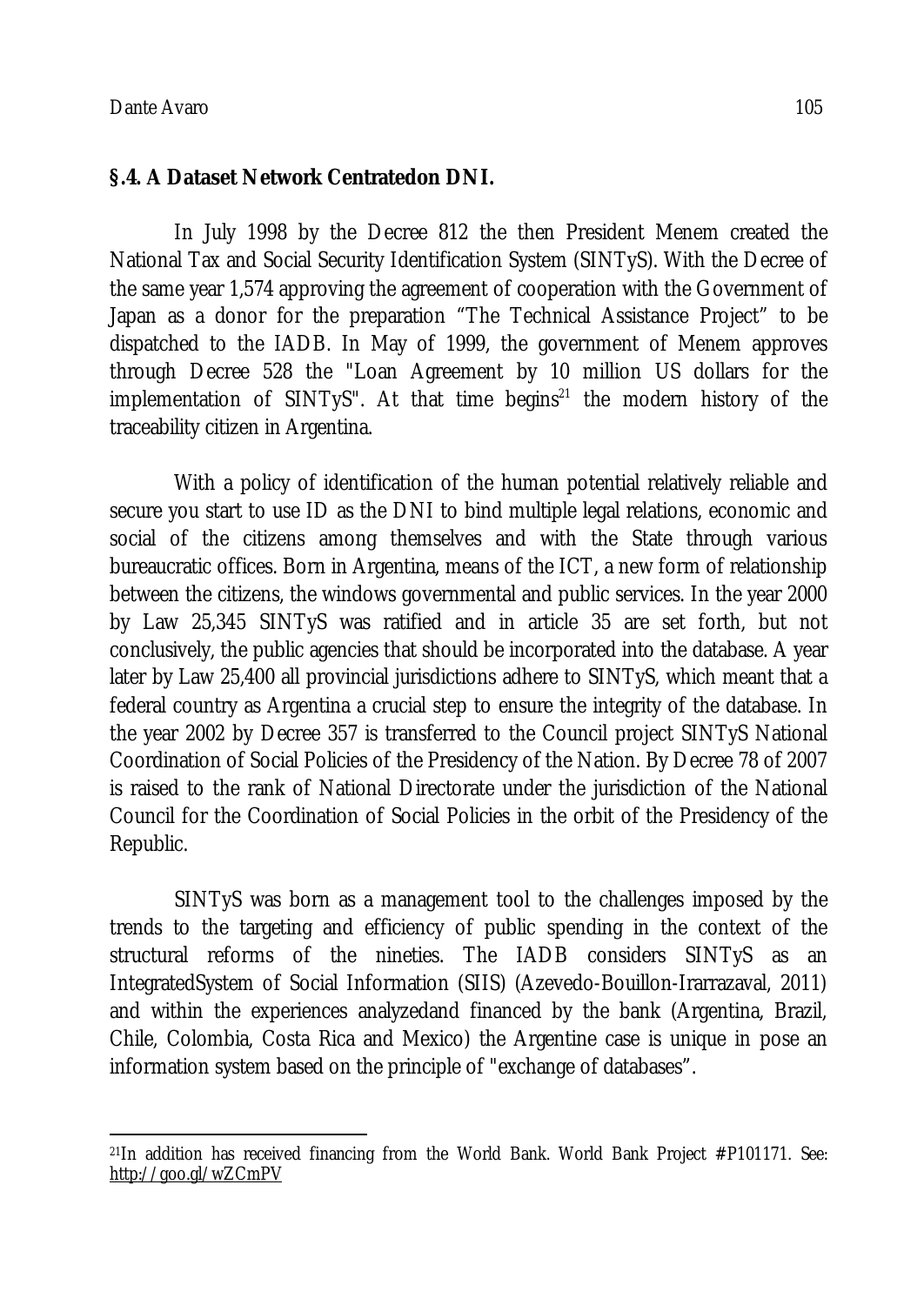In 2003, still in its implementation phase and demonstration SINTyS makes a first demonstration of its potential. SINTyS analyzes 9 social programs that represent 95.4 per cent in terms of allocated budget.In such an opportunity for controlled so "regular" a total of 47,994 million identifying crossings (Fenochietto-Pessino, 2011: 11). SINTyS was designed to recognize three large groups of socio-economic dimensions: income (wages, capital profit, income, other professional income, pensions, etc.), assets (real estate, properties, actions, motor vehicles, bank accounts, bonds, etc.) and personal consumption (creditcard, loans, payment plans, etc.) (Fenochietto-Pessino, 2011: 20; Decree 812; Law 25,345). SINTyS is flexible and scalable and interacts with public and private databases allowing you to be updated a low cost and traces the citizen behavior across multiple areas. Already in 2005, almost 5 years before the decree modernizer of the DNI digital biometric, had a record of 33 million people validated (Fenochietto-Pessino, 2011: 20). The evolution of databases to which SINTyS accesses have grown considerably.

The integration with the provincial records has been a major task for the comprehensiveness of the database. Fenochietto-Pessino (2011: 47) show that in 2005 SINTyS had 89 public agencies with proven capabilities to identify persons (natural or legal) and property, and although not I find a more up-to-date data is presumed that this number has increased (I believe that saves a relationship with the growth in the number of databases, seeGraph 2 below). Therefore, Argentine citizens to move through the different public office, when performing different commercial transactions, financial, work, marry, have children, send their children to school, buy clothes, cars, furniture, etc. are leaving a trail in the database. You can classify SINTyS aggregates and can establish movements of the added. You can view dynamic of the different audiences that make up a category added, but you can see how one agency is moving between different public added. This ability of the State to know the movements of the agencies here is what we call citizenship drawn.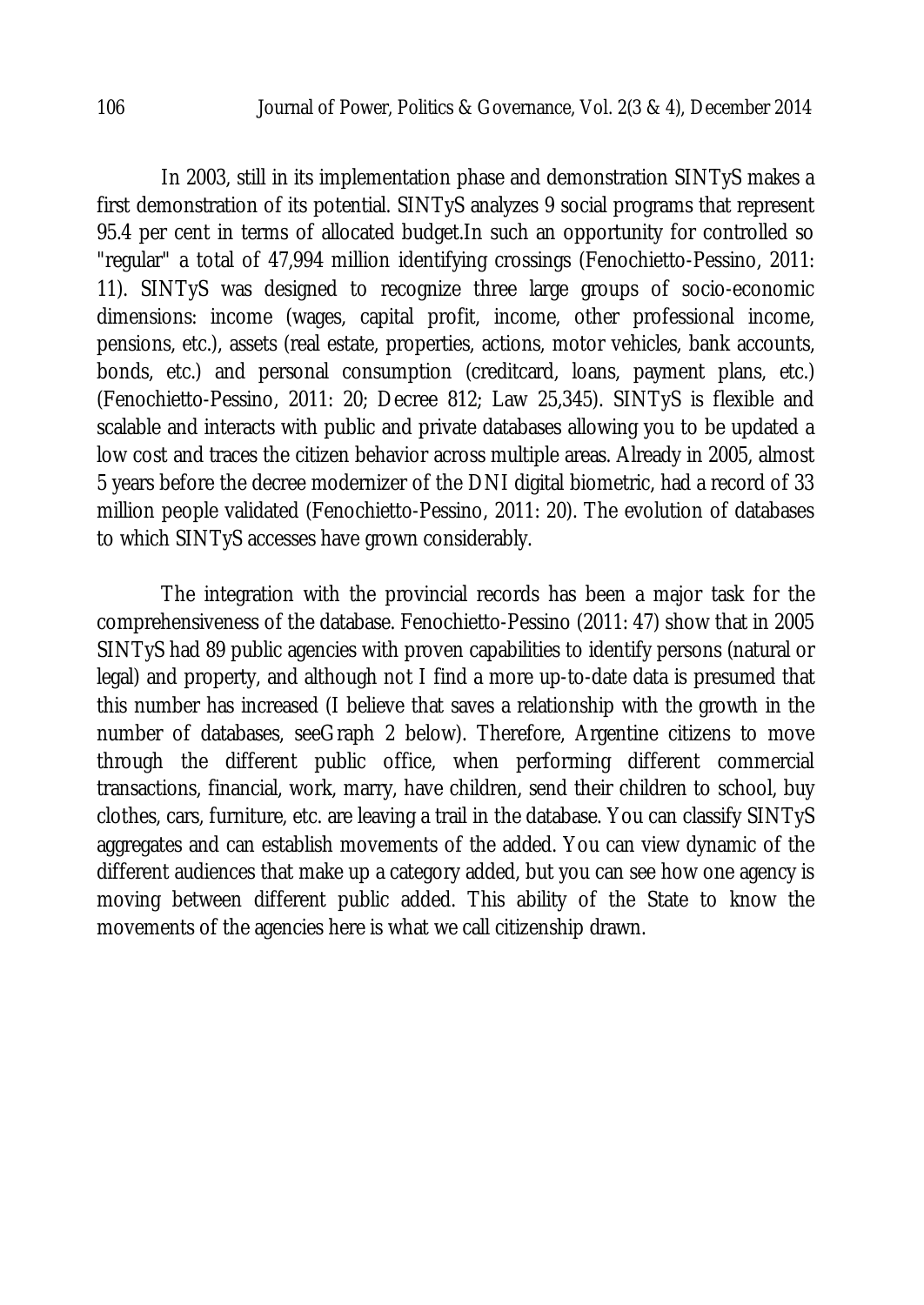

## **Graph 2: SINTAyS Database Evolution**

Source: Fenochietto-Pessino (2011: 23) for year 2005. SINTAyS Institutional Web Site for years 2001 and 2011.

This ability of the State to know the movements of the agencies is what I call here citizen´s traceability policies

## **§.5. Final Remarks**

1. The policy of personal identification in Argentina (waste disposal of identity gap) evolves independently on the political orientation of the governments. Here we show you how SINTyS was born in a government market friendly but is consolidated through digitization Biometric of the DNI driven by a government with policy guidelines clearly of the left. As we saw the RENAPER consolidates, with its new biometric database digitized, the identification process, eliminates the waste of identity gap and opens up a whole new field of application for biometrics applied to the public safety, transportation, health, banking, telecommunications services, among others. According to authors such as Giorgio Agamben (2014),among others, it is tempting to postulate is the existence of a sovereign power that creates the nascent and lucrative business in the economy of the surveillance.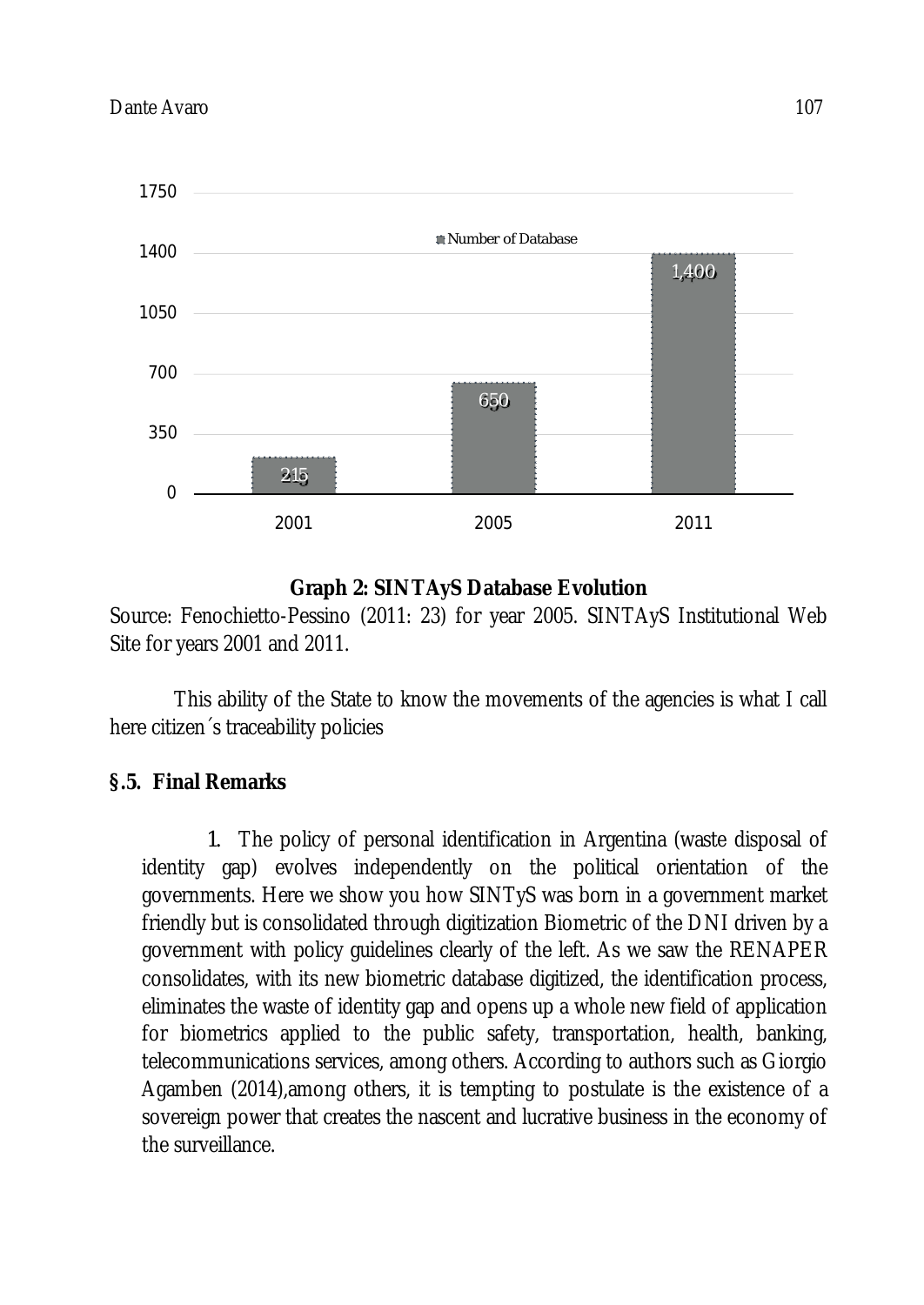2. But a premise opposite it is also evocative: is a growing international market for biometric, that as window of opportunity, creates a need for *aggiornada* sovereignty in the society of surveillance. Here we have described how government needs to fulfill the tax collection, incentives to the modernization of certain areas of government, shortening of the times of government responses in the field of social demands; they have acted as areas of opportunity for the supply of biometric technologies in Argentina. That to find a policy for consolidated identity formed a market that is built around the DNI, facilitating processes of organizational and institutional integration. They were giving them greater efficiency the government at the same time who built a market growing on the monitoring techniques. This process is what called traceability citizen. One of the basic features of the consolidation of public policy on identity (elimination of identity gap) of the people in Argentina is that surveillance is a byproduct of such consolidation and not the other way around. It is not because the Argentine government wants to watch out for the citizens who decide to eliminate the identity gap, but because it has eliminated the identity gap that emerges from a growing relationship between biometrics, security, surveillance. What is central in Argentina, by now, is the traceability citizen and not the emerging surveillance society.

3. SIBIOS could be planned, implemented and executed because Argentina has a consolidated policy of personal identification. And that is why, perhaps, that has attracted more attention to analyze international expertise in the subjects. The DNI and SINTyS does not draw attention because they are policies accepted and naturalized, but they are the heart of the system of traceability citizen that has at its disposal the Argentine Government to track, map, and regular, public policies, the behavior of the citizens. To the public policy of traceability is annexed citizen now a growing market for the video surveillance. According to the RNCOS consultancy specializing in its Biometric Market Forecast to 2014, the market for biometrics world expected a expansion of a growth rate of compound annual growth rate (CAGR) close to 21% between 2012-2014. Biometric technologies grow and diversify continuously. The classical fingerprints, face prints and iris scans, he had recently added voice prints, retinal scans, vein patterns, tongue prints, lip movements, ear patterns, gait, dynamic signature, DNA, electroencephalography (brain waves) still at an experimental stage.<sup>22</sup> The growth of the biometry there must be added to the case of Latin

 $\overline{a}$ 

<sup>22</sup>For example. Results of search in US Patent Collection database for ABST / "dynamic signature" appear 14 patents, for "vein patterns" 16 patents.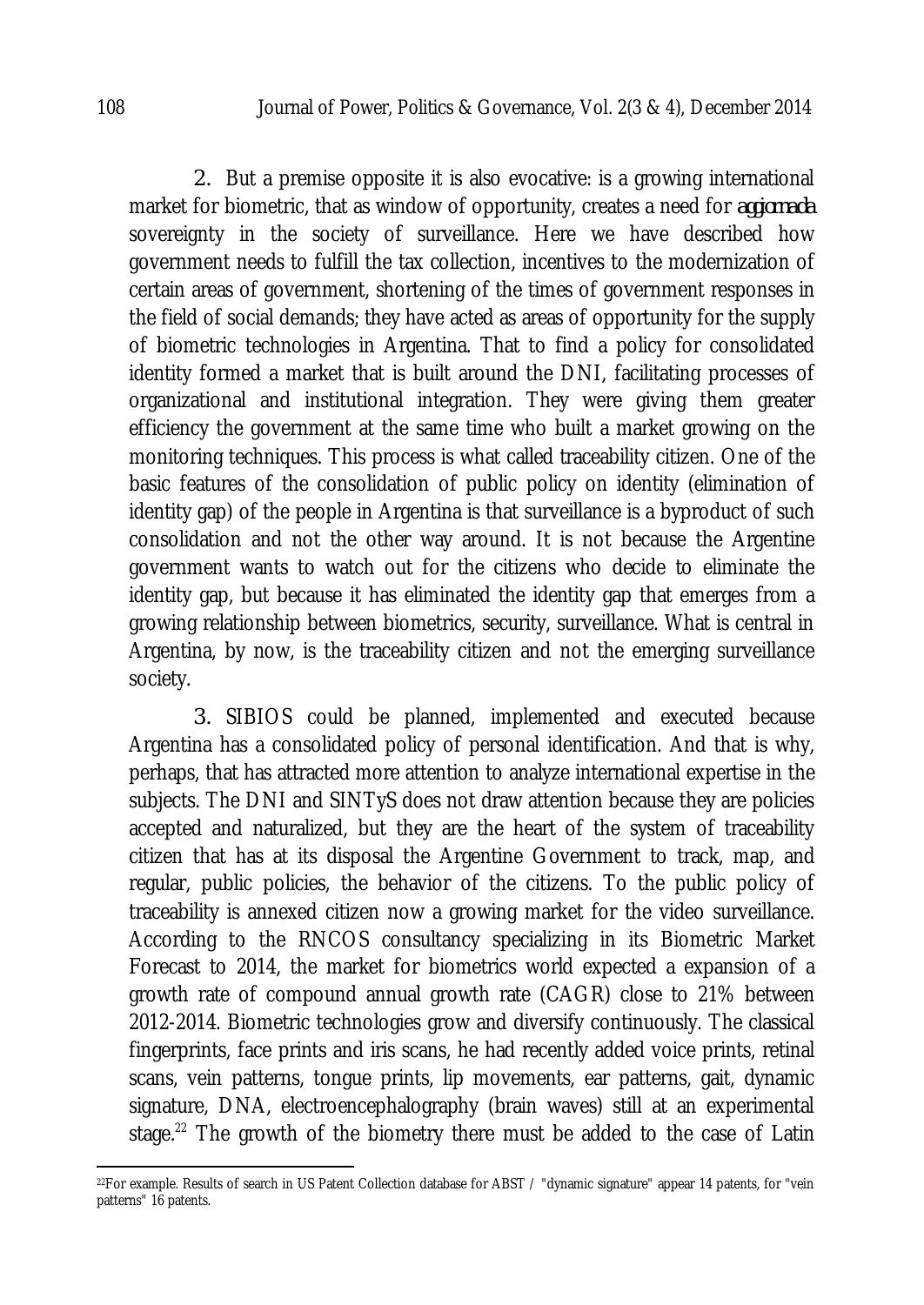America the growth in the use and production of dronesby be a space devoid of regulation and appealing to this type of technological products. Biometrics, video surveillance, drones (Landi, 2014) are a new growth market space for both private and government for Argentina.





4. The biometric data collected by the DNI is what allows you to operate the traceability citizen. The DNI generates the equivalent of a unique code that allows you to follow for different times, spaces, trajectories to the agents. Not only SINTyS you may follow to beneficiaries of social programs, you can identify potential beneficiaries for alternative public policies. The traceability citizen<sup>23</sup> can guide them, open and close doors $^{\scriptscriptstyle 24}$ . Accompany them, offer special opportunities. Monitor the crossings between the socio-economic variables of income, property and consumption not only is of vital importance for the collection of taxes, it is also a way to get to know the choices and behavior of the citizens. Allowing the State to target public and eventually customize the relationship between government and citizens. This is, sort them to re-classify them, move them from one space to another, from one object to another, the movement is what ensures that the classification becomes inexhaustible.

 $\overline{\phantom{a}}$ <sup>23</sup>Fenochietto-Pessino (2011: 46. Table 8) show that in 2001 224,000 SINTyS identified new beneficiaries.

<sup>24</sup> An emblematic case system is the single e-ticket (SUBE Card, for its acronym in Spanish) to travel on the transport of subsidized urban and intercity travel. Where it is registered the travel of point by point what users do. In addition to Argentina for the long-distance trips the bus companies have an obligation to register electronically the DNI of the traveller.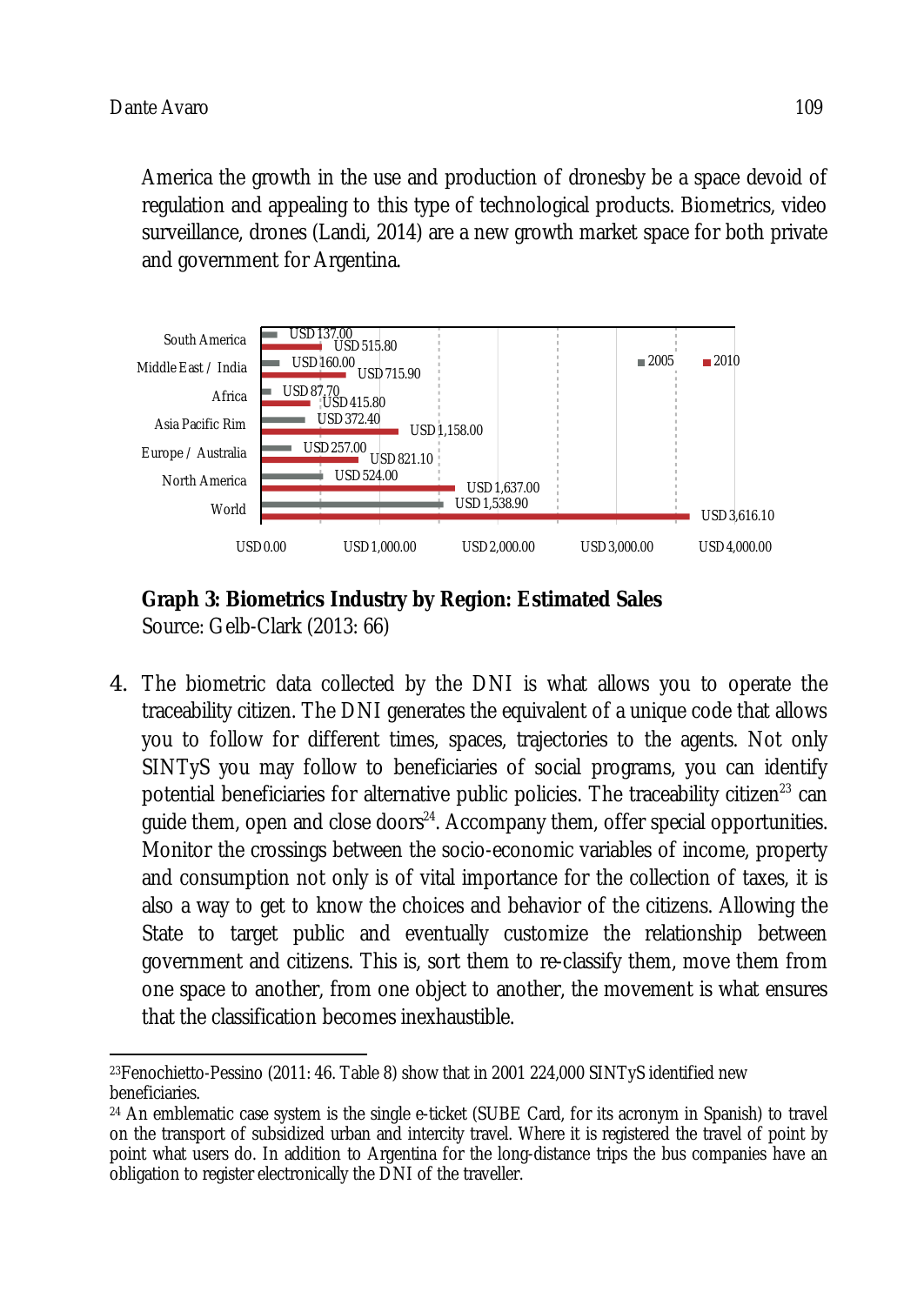Records can establish relationships between the clinical history, the purchase of goods check, bank accounts, income, payment of maintenance payments in the event of divorce, etc. can be set many controls between the variables, but also new data for the design of new public policies. The traceability citizen not only has an area of responsibility linked to the control, but to the governance, *i.e*. to novel mechanisms of government that are translated into new public policies. It is less and at the same more than monitoring. The State can know in his follow up "matters" that for the agents themselves imply a large transaction cost: systematize information and standardize behavior. The traceability citizen systematizes and integrates behaviors on the Argentine population. The DNI integrates what the same action of the individual all the time becomes un-centered.

## **Bibliography**

- Agamben, Giorgio (2014, February). "La obsesión securitaria hace mutar la democracia". El Dipló. 177.
- Álvarez, Eduardo M. (1892, July 12). "Parte del Inspector del crimen. Al Señor Jefe de Policía D. Guillermo J. Nunes". La Plata. Argentina. Retrieved from: http://goo.gl/b0gbt5
- Avaro, D. (2014, Augost) "Leyes referidas a los DDHH en Argentina desde 1983. Nota informativa". Retrieved from: http://goo.gl/JFB9Cf
- Azevedo, Viviane; Bouillon, César P. and Ignacio Irarrázaval (2011). "La efectividad de las redes de protección social: El rol de los sistemas integrados de información social en seis países de América Latina". Banco Interamericano de Desarrollo. Departamento de Investigación y Economista Jefe. Notas Técnicas # IDB-TN-233. April. Retrieved from: http://goo.gl/qaP2eq
- Bauman, Zygmunt and David Lyon (2013). LiquidSurveillance. Cambridge: PolityPress.
- Busaniche, Beatriz (2012, May 12). "Estado de vigilancia generalizado en Argentina". Puntogov. Retrieved from: http://goo.gl/hK6NoL
- Centro de Información Judicial (2013, March 12). "Elecciones 2013: la Cámara aprobó los nuevos padrones electorales". Agencia de Noticias del Poder Judicial. Buenos Aires. República Argentina. Retrieved from: http://goo.gl/ID9KEp
- Defensoría del Pueblo de la Ciudad de Buenos Aires (2011, December). "Videovigilancia y Derecho a la Intimidad. Oficina de Denuncias e Investigación. Centro de Protección de Datos Personales". Buenos Aires. República Argentina. Retrieved from: http://goo.gl/MXn26y
- Fenochietto, Ricardo and CarolaPessino (2011). "La efectividad de las redes de protección social: El rol de los sistemas integrados de información social en Argentina". Banco Interamericano de Desarrollo. Departamento de Investigación y Economista Jefe. Notas Técnicas #IDB-TN-187. January. Retrieved from: http://goo.gl/sxZPz2
- García Fanlo, Luis (2014). "Gestión de la identidad y procesos de subjetivación en la Argentina actual (2001-2013)", May, p. 2-16. Santiago del Estero: UCSE. ISSN: 1853- 6425.
- Gelb, Alan and Julia Clark (2013). "Identification for Development: The Biometrics Revolution", Center for Global Development, Working Paper # 315, January.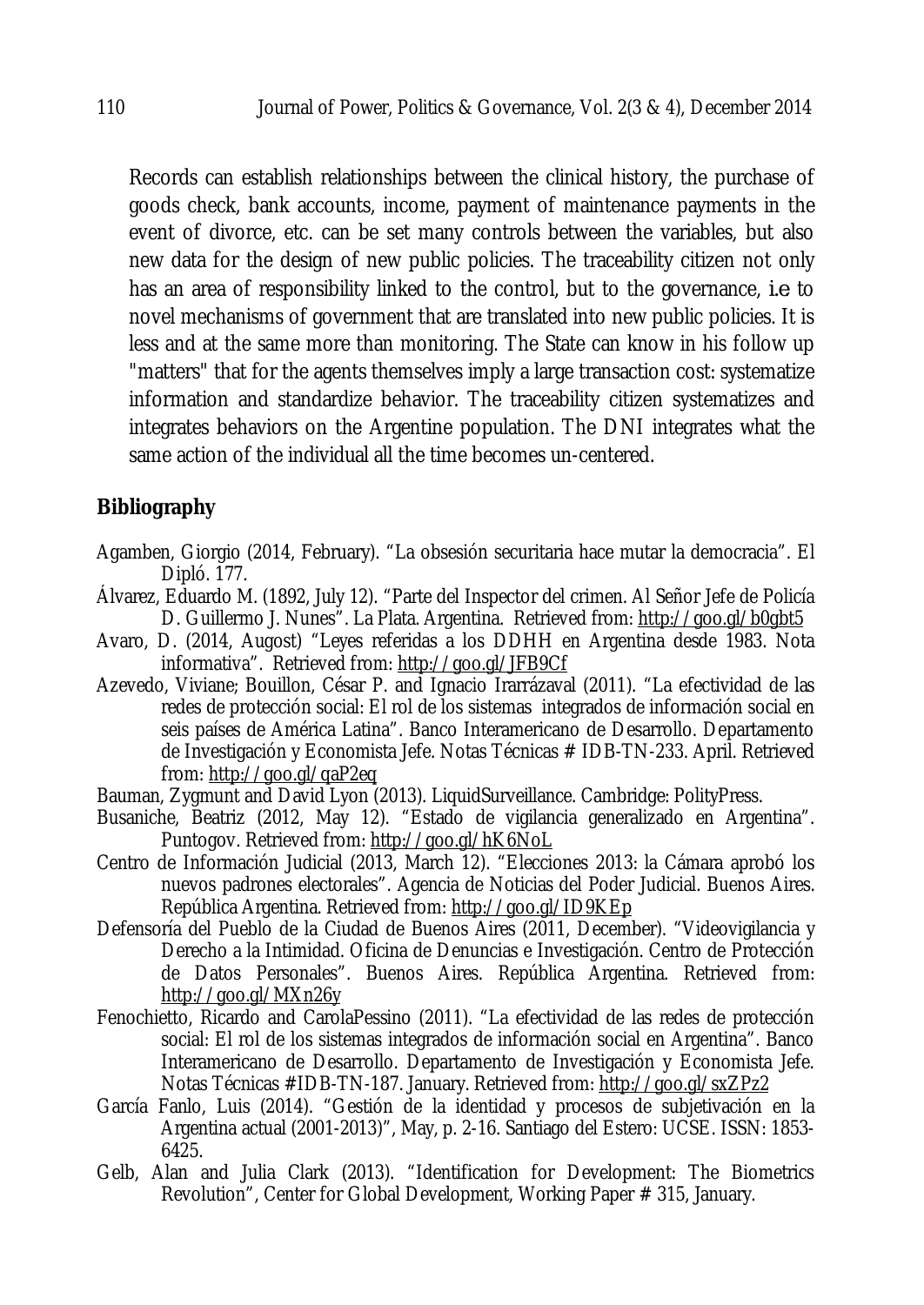- Griffin; Jason T.; Scott; Sherryl Lee Lorraine (2010). Adaptative Pedestrian Billboard System and Related Methods. United States Patent Application #20100219973.
- HCL Technologies (2011). "Biometrics-A Vision for the Future". White Papers. January. Retrieved from: http://goo.gl/rfnn6A
- Irarrázaval, Ignacio (2011). "Sistemas integrados de información social". Presentación. Santiago de Chile: Universidad Católica de Chile. Retrieved from: http://goo.gl/EiS4KC
- Janices, Pedro (2011). "Herramientas biométricas para la inclusión social y digital" in Thill, Eduardo (2011). Pp. 51-70.
- Landi, Diego (2014, April 21). "La industria de los drones crece en la Argentina con desarrollos locales". Retrieved from: http://goo.gl/IJxztT
- Lyon, David (Eds) (2003). Surveillance as Social Sorting. London: Routledge.
- Lyon, David (Eds) (2006). TheorizingSurveillance. Devon, UK: Willan Publishing.
- Lyon, David (2009). IdentifyingCitizens. ID Cards as Surveillance. Cambridge: PolityPress.
- Mattelard, Armand (2007). La globalisation de la surveillance. Ausorigenes de l´ordresécuritaire. Paris: Éditions La Découverte.
- Muro, Gabriel (s/f). "SIBIOS o el nuevo régimen de sospecha". Mimeo. Retrieved from: http://goo.gl/XjYtuq
- Puntogov (2012, May 10). "¿Cómoestá el SIBIOS medio año después?". Retrieved from: http://goo.gl/ZbDzoz
- Rodriguez, Katitza (2012, January 10). "Biometría en Agentina: la vigilancia masiva como política de estado". Fundación Vía Libre. Retrieved from: http://goo.gl/nsqsFkr
- Secretaría de Comunicación Pública (2011, November 8). "Se creó el Sistema de Identificación Biométrica". Presidencia de la Nación. Sala de Prensa. Buenos Aires. República Argentina. Retrieved from: http://goo.gl/Uzyu4V
- Secretaría de Comunicación Pública (2014, June 27). Randazzo firmó en Madrid el convenio por el DNI "inteligente". Presidencia de la Nación. Sala de Prensa. Buenos Aires. República Argentina. Retrieved from: http://goo.gl/vBjqq8
- Thill, Eduardo (2011). Biometrías 2. Jefatura de Gabinete. Presidencia de la Nación Argentina. Buenos Aires. Argentina.
- Wajcman, Gérard (2010). L´oeilabsolu. Paris: ÉditionsDenoël.
- Younker, Kyle (2012, October 23). "When a Finger is Not Just a Finger", The Argentina Independent. Retrieved from: http://goo.gl/XZyASA

#### **Laws and Decrees**

- Cámara Nacional Electoral (2013, March 12). "Acordada Extraordinaria Número 18". Poder Judicial de la Nación. Buenos Aires. República Argentina. Retrieved from: http://goo.gl/2GcnfM
- Decreto 1574 (1998, December 30). Carta Acuerdo de Donación del Gobierno de Japón a ser suscripta con el Banco Internacional de Reconstrucción y Fomento (BIRF), con el objeto de financiar complementariamente la asistencia técnica para la preparación del Proyecto de Asistencia Técnica para el Sistema de Identificación Nacional Tributario y Social (SINTYS). Buenos Aires. República Argentina. Retrieved from: http://goo.gl/lqley4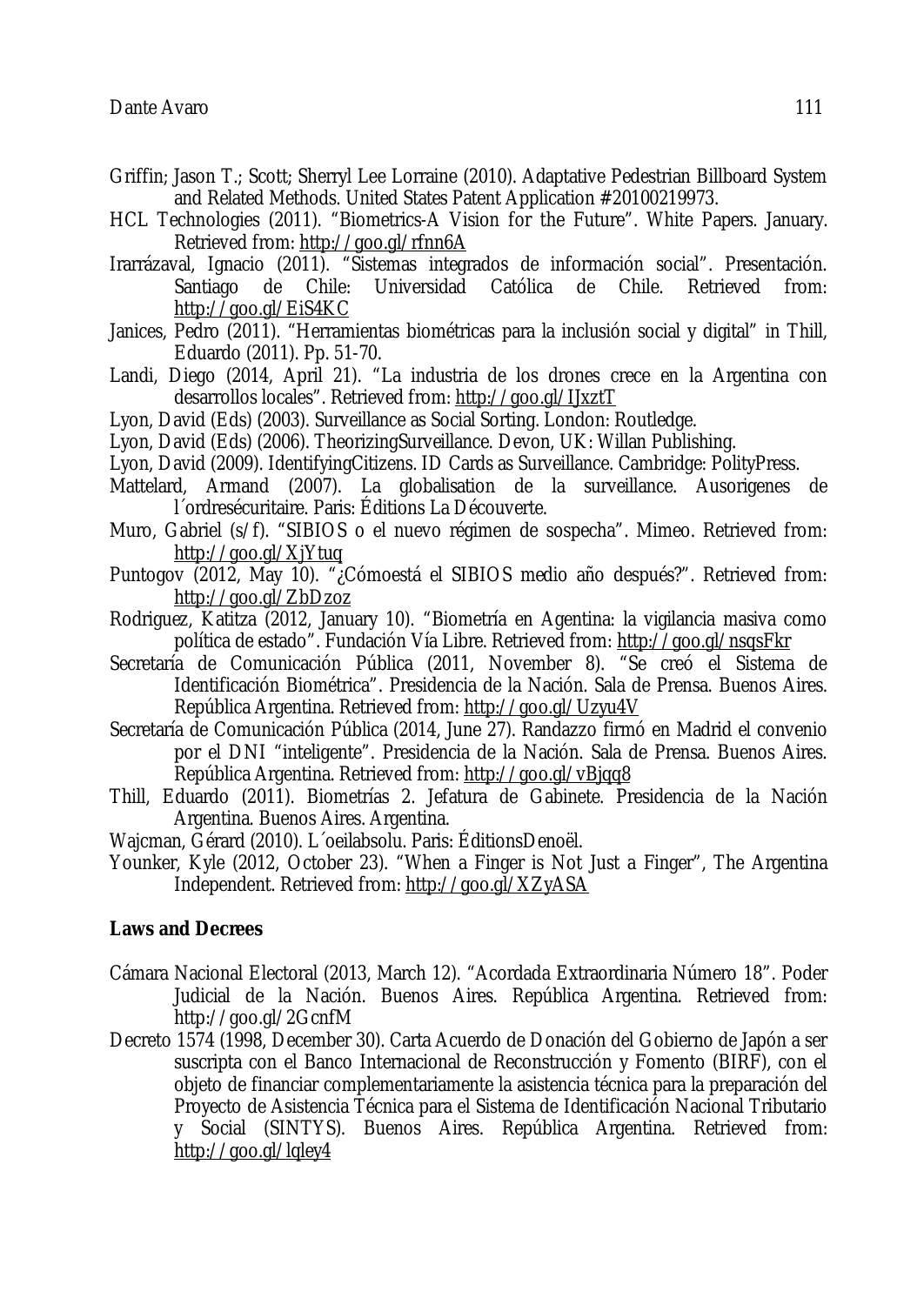- Decreto 528 (1999, May 17). Modelo de Convenio de Préstamo para al "Proyecto de Sistema de Identificación Nacional Tributario y Social SINTyS", a suscribirse con el Banco Internacional de Reconstrucción y Fomento. Buenos Aires. República Argentina. Retrieved from: http://goo.gl/ds6JDD
- Decreto 812 (1998, May 16). Sistema de Identificación Nacional Tributario y Social (SINTyS. Buenos Aires. República Argentina. Retrieved from: http://goo.gl/hXfknD
- Ley 13.482. Creación del Registro Nacional de las Personas. Buenos Aires. República Argentina. September 29, 1948.
- Ley 17.671. Ley de Identificación, Registro y Clasificación del Potencial Humano". Buenos Aires. República Argentina. February 29, 1968. Retrieved from: http://goo.gl/EUAygw
- Ley 25.326. Ley Nacional de Protección de Datos Personales. Buenos Aires. República Argentina. October 4, 2000. Retrieved from: http://goo.gl/9Sk1sX
- Ley 25.345. Prevención de la Evasión Fiscal. Buenos Aires. República Argentina. Octuber 19, 2000. Retrieved from: http://goo.gl/OWFbv4
- Ministerio de Seguridad (2011, November 7). Créase el Sistema Federal de Identificación Biométrica para la Seguridad. Decreto 1766/2011. Poder Ejecutivo Nacional. Buenos Aires. República Argentina. Retrieved from: http://goo.gl/VAId9C
- Ministerio de Seguridad (2012, April 16). "Protocolo General de Funcionamiento de Videocámaras en Espacios Públicos". Resolución 283. Ministerio de Seguridad de la República Argentina. Buenos Aires. República Argentina. Retrieved from: http://goo.gl/pIUzSq
- Ministerio de Seguridad de la República Argentina (2011, November 7), Sistema Federal de Identificación Biométrica para la Seguridad (SIBIOS). Decreto 1766/2011. Buenos Aires. República Argentina. Retrieved from: http://goo.gl/ijNKMr

#### **Newspapers and TV.**

- Ámbito Financiero (2013, March 12). "Así serán los nuevos padrones electorales 2013". ÁmbitoFinanciero.Buenos Aires. Argentina. Retrieved from: http://goo.gl/1eVbhT
- Argentina para armar, TN (2013, July 14). "Todos vigilados y controlados". Canal 13. Buenos Aires. Argentina. Retrieved from: http://goo.gl/rkyFij
- Crettaz, José (2013, December 15). "DNI: la privacidad, en riesgo por la identificación biométrica". La Nación. Buenos Aires. Argentina. Retrieved from: http://goo.gl/kGRgbV
- Infobae (2013, June 26). "Entrevista a Julian Assange". Infobae. Buenos Aires. Argentina. Retrieved from: http://youtu.be/If7MbOvuEbg
- Infobae (2014, June 27). "El nuevo DNI tendrá un chip que incluirá la historia clínica de las personas y los datos de su SUBE". Infobae. Buenos Aires. Argentina. Retrieved from:http://goo.gl/xXf3oi
- La Nación (2013, November 4). "Una falla de seguridad permite la descarga de fotos del padrón electoral". La Nación. Buenos Aires. Argentina. Retrieved from: http://goo.gl/lC3ZMI
- La Nación (2014, July 10). "La peligrosa pulsión por controlarlo todo". Editorial La Nación. La Nación. Buenos Aires. Argentina. Retrieved from: http://goo.gl/1v6w6A